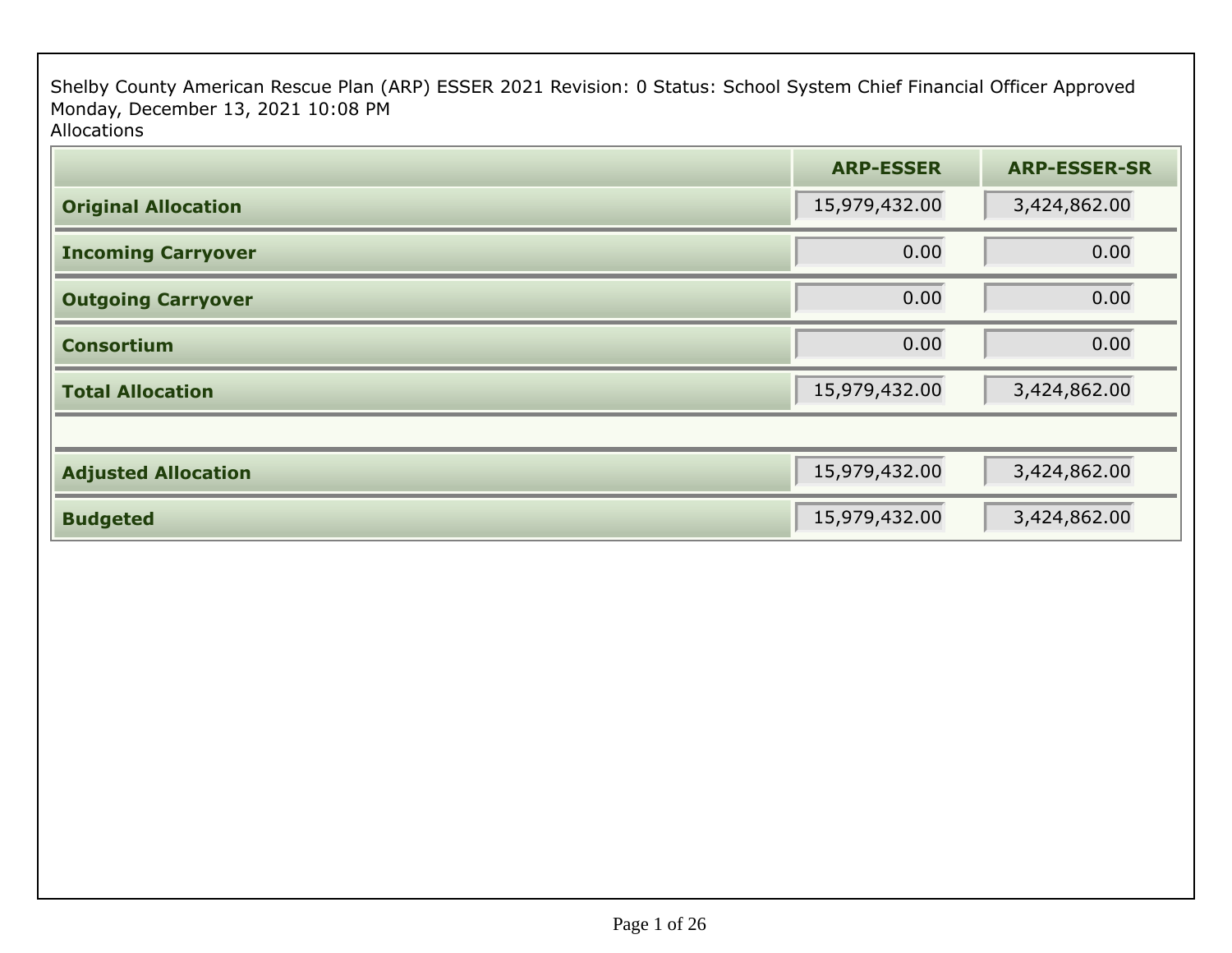Shelby County American Rescue Plan (ARP) ESSER 2021 Revision: 0 Status: School System Chief Financial Officer Approved Monday, December 13, 2021 10:08 PMAssurances

#### **PROGRAMMATIC, FISCAL, AND REPORTING ASSURANCES**

The local educational agency (LEA) assures it will submit a plan to the Alabama State Department of Education (ALSDE) that contains such information as ALSDE mayreasonably require, including all information required by the U.S. Department of Education's (ED) Interim Final Requirements on ARP ESSER. The LEA will submit the plan by the date established by ALSDE.

The LEA will use ARP ESSER funds for activities allowable under section 2001(e) of the ARP and will reserve at least 20% of its ARP ESSER funds to address learning lossthrough the implementation of evidence-based interventions.

The LEA will comply with the maintenance of equity provision in section 2004(c) of the ARP.

The LEA assures either:

(a) It will, within 30 days of receiving ARP ESSER funds, develop and make publicly available on the LEA's website a plan for the safe return of in-person instruction andcontinuity of services as required in section 2001(i)(1) of the ARP and in ED's Interim Final Requirements, **or**

(b) It developed and made publicly available on the LEA's website such a plan that meets statutory requirements before the enactment of the ARP that meets ARPrequirements. (ARP was enacted March 11, 2021).

The LEA also assures that before making the plan publicly available, the LEA must seek public comment on the plan and take such comments into account when developing theplan.

The LEA will comply with all reporting requirements at such time and in such manner and containing such information as the ALSDE or ED may reasonably require including on matters such as:

• How the LEA is developing strategies and implementing public health protocols including, to the greatest extent practicable, policies and plans in line with the CDCguidance related to addressing COVID-19 in schools;

• Overall plans and policies related to State support for return to in-person instruction and maximizing in-person instruction time, including how funds will support a returnto and maximize in-person instruction time, and advance equity and inclusivity in participation in in-person instruction;

• Data on each school's mode of instruction (remote, hybrid, in-person) and conditions;

• LEA uses of funds to meet students' social, emotional, and academic needs, including through summer enrichment programming and other evidence-based interventions,and how they advance equity for underserved students;

• LEA uses of funds to sustain and support access to early childhood education programs;

• Impacts and outcomes (disaggregated by student subgroup) through use of ARP ESSER funding (e.g., quantitative and qualitative results of ARP ESSER funding, includingon personnel, student learning, and budgeting at the school and district level);

- Student data (disaggregated by subgroups) related to how the COVID-19 pandemic has affected instruction and learning;
- Requirements under the Federal Financial Accountability Transparency Act (FFATA); and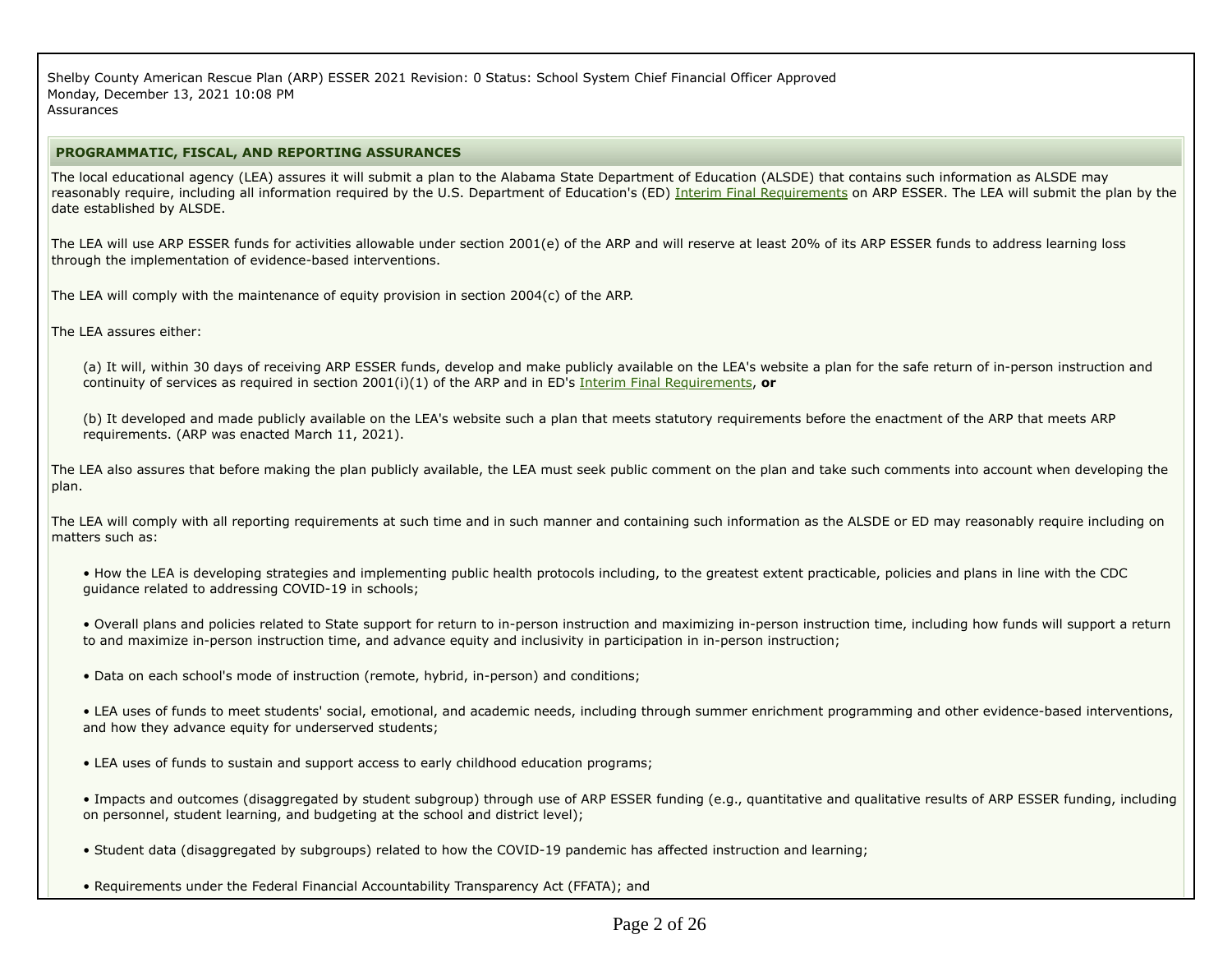• Additional reporting requirements as may be necessary to ensure accountability and transparency of ARP ESSER funds.

The LEA assures that records pertaining to the ARP ESSER award under 2 C.F.R. § 200.334 and 34 C.F.R. § 76.730, including financial records related to use of grant funds, willbe retained separately from other grant funds, including funds an LEA receives under the Coronavirus Aid, Relief, and Economic Security Act (CARES Act) and the CoronavirusResponse and Relief Supplemental Appropriations Act, 2021 (CRRSA Act).

The LEA will cooperate with any examination of records with respect to such funds by making records available for inspection, production, and examination, and authorized individuals available for interview and examination, upon the request of (i) ED and/or its Inspector General; (ii) any other federal agency, commission, or department in thelawful exercise of its jurisdiction and authority; or (iii) the ALSDE.

The LEA will use ARP ESSER funds for purposes that are reasonable, necessary, and allocable under the ARP.

The LEA will provide services and assistance from ARP ESSER funds to students and staff during the period of funds availability. (March 13, 2020 – September 30, 2024)

#### **OTHER ASSURANCES AND CERTIFICATIONS**

The LEA will comply with all applicable assurances in OMB Standard Forms 424B and D (Assurances for Non-Construction and Construction Programs), including the assurancesrelating to the legal authority to apply for assistance; access to records; conflict of interest; merit systems; nondiscrimination; Hatch Act provisions; labor standards; flood hazards; historic preservation; protection of human subjects; animal welfare; lead-based paint; Single Audit Act; and the general agreement to comply with all applicableFederal laws, executive orders and regulations.

The LEA assures that, with respect to the certification regarding lobbying in Department Form 80-0013, no Federal appropriated funds have been paid or will be paid to any person for influencing or attempting to influence an officer or employee of any agency, a Member of Congress, an officer or employee of Congress, or an employee of a Memberof Congress in connection with the making or renewal of Federal grants under this program.

The LEA will include in its local application a description of how the LEA will comply with the requirements of section 427 of GEPA (20 U.S.C. 1228a). The description mustinclude information on the steps the LEA proposes to take to permit students, teachers, and other program beneficiaries to overcome barriers (including barriers based on gender, race, color, national origin, disability, and age) that impede equal access to, or participation in, the program.

The LEA will take all necessary steps to allow every student, teacher, and other program beneficiary to participate in the ARP ESSER program. If any barrier arises that impedesequal access to, or participation in the ARP ESSER program, the LEA will quickly address and resolve those issues.

The LEA will comply with all applicable requirements of the Uniform Administrative Requirements, Cost Principles, and Audit Requirements for Federal Awards (sometimesreferred to as the Uniform Guidance, or the Uniform Grant Guidance (UGG)).

The LEA will comply with the provisions of all applicable acts, regulations and assurances; the following provisions of Education Department General Administrative Regulations(EDGAR) 34 CFR parts 76, 77, 81, 82, 84, 97, 98, and 99; the OMB Guidelines to Agencies on Governmentwide Debarment and Suspension (Nonprocurement) in 2 CFR part 180, as adopted and amended as regulations of the Department in 2 CFR part 3485; and the Uniform Guidance in 2 CFR part 200, as adopted and amended as regulations ofthe Department in 2 CFR part 3474.

#### **GEPA ASSURANCES**

The LEA will administer each program covered by the application in accordance with all applicable statutes, regulations, program plans, and applications, including, but notlimited to federal education program laws, the General Education Provisions Act, the Education Department General Administrative Regulations, and the Uniform GrantGuidance.

The LEA assures that control of funds provided to the LEA, and title to property acquired with those funds, will be in a public agency and that a public agency will administer those funds and property.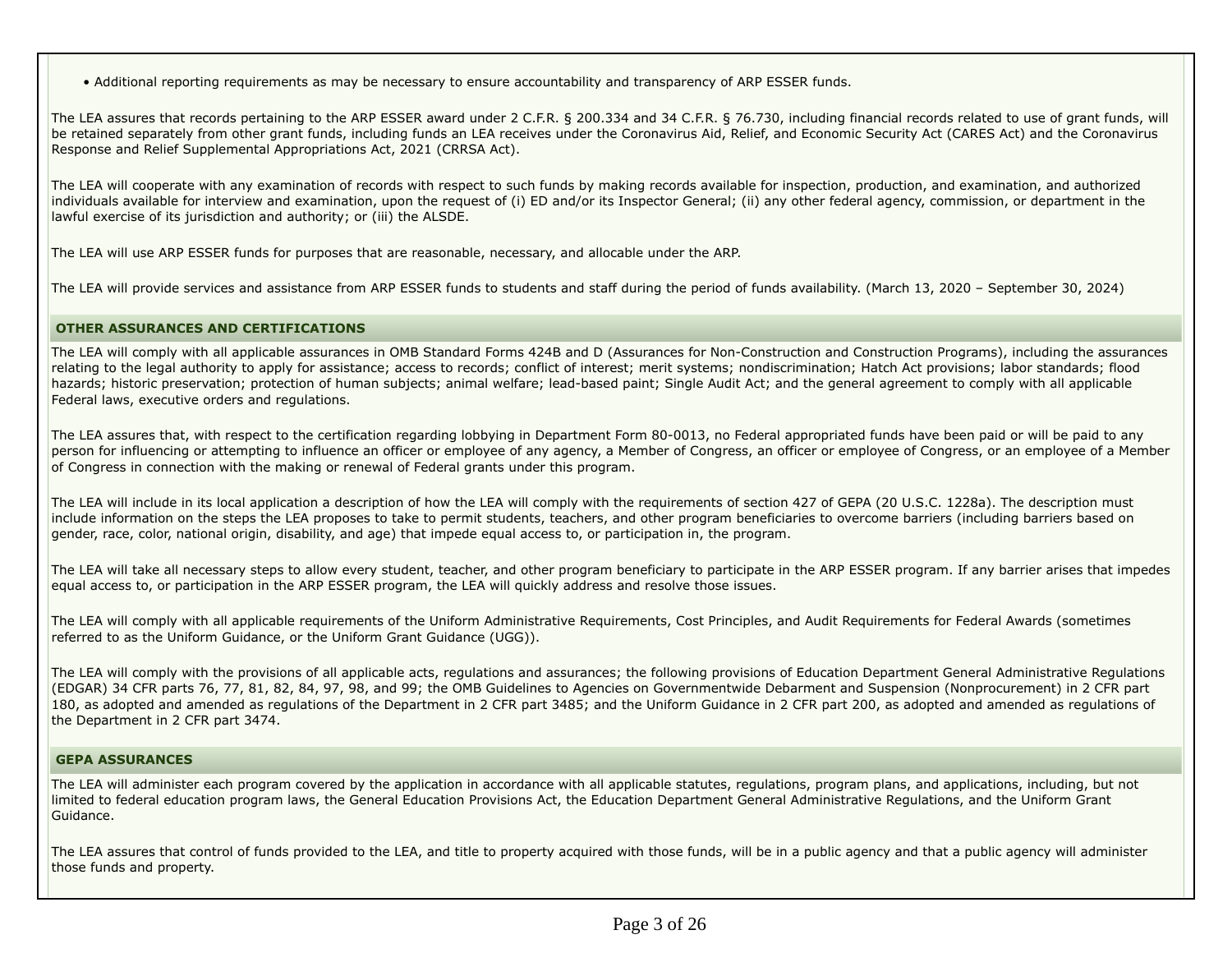The LEA will use fiscal control and fund accounting procedures that will ensure proper disbursement of, and accounting for, Federal funds.

The LEA will make reports to the ALSDE and to ED as may reasonably be necessary to enable the ALSDE and ED to perform their duties and that LEA will maintain such records,including the records required under 20 U.S.C. 1232f, and provide access to those records, as the ALSDE or ED deem necessary to perform their duties.

The LEA will provide reasonable opportunities for the participation by teachers, parents, and other interested agencies, organizations, and individuals in the planning for andoperation of ED programs.

The LEA assures that any application, evaluation, periodic program plan or report relating to an ED program will be made readily available to parents and other members of thegeneral public.

The LEA assures that in the case of any project involving construction-

- the project is not inconsistent with overall State plans for the construction of school facilities, and

- In developing plans for construction, due consideration will be given to excellence of architecture and design and to compliance with standards prescribed by the Secretary of Education under section 504 of the Rehabilitation Act of 1973 in order to ensure that facilities constructed with the use of Federal funds are accessible to andusable by individuals with disabilities.

The LEA assures they have adopted effective procedures for acquiring and disseminating to teachers and administrators participating in an ED program significant informationfrom educational research, demonstrations, and similar projects, and for adopting, where appropriate, promising educational practices developed through such projects.

The LEA assures that none of the funds expended will be used to acquire equipment (including computer software) in any instance in which such acquisition results in a directfinancial benefit to any organization representing the interests of the purchasing entity or its employees or any affiliate of such an organization.

# **LEA SUPERINTENDENT ASSURANCES**

The LEA Superintendent certifies to the best of his/her knowledge and belief that all the information and data in this application are true and correct. The LEA Superintendent acknowledges and agrees that failure to comply with all assurances and certifications in this application, all relevant provisions and requirements of the American Rescue PlanAct of 2021 (ARP Act), Pub. L. No. 117-2 (March 11, 2021), or any other applicable law or regulation may result in liability under the False Claims Act, 31 U.S.C. § 3729, etseq.; OMB Guidelines to Agencies on Governmentwide Debarment and Suspension (Nonprocurement) in 2 CFR Part 180, as adopted and amended as regulations of theDepartment in 2 CFR Part 3485; and 18 U.S.C. § 1001, as appropriate, and other enforcement actions.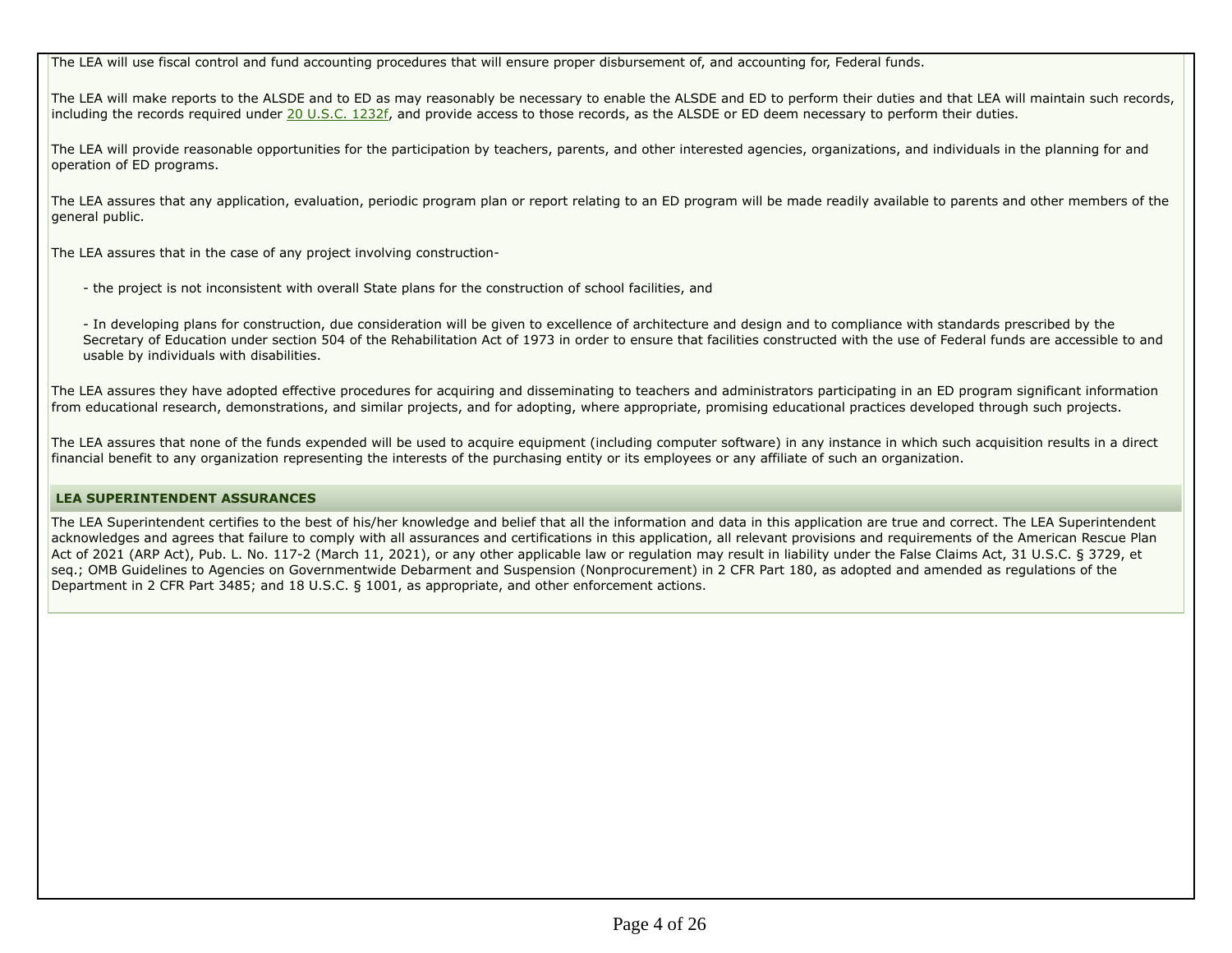Shelby County American Rescue Plan (ARP) ESSER 2021 Revision: 0 Status: School System Chief Financial Officer Approved Monday, December 13, 2021 10:08 PMLEA Superintendent Assurances Confirmation

# **LEA Superintendent Assurances Confirmation**

■ Indicates LEA Superintendent Approval based on Assurances.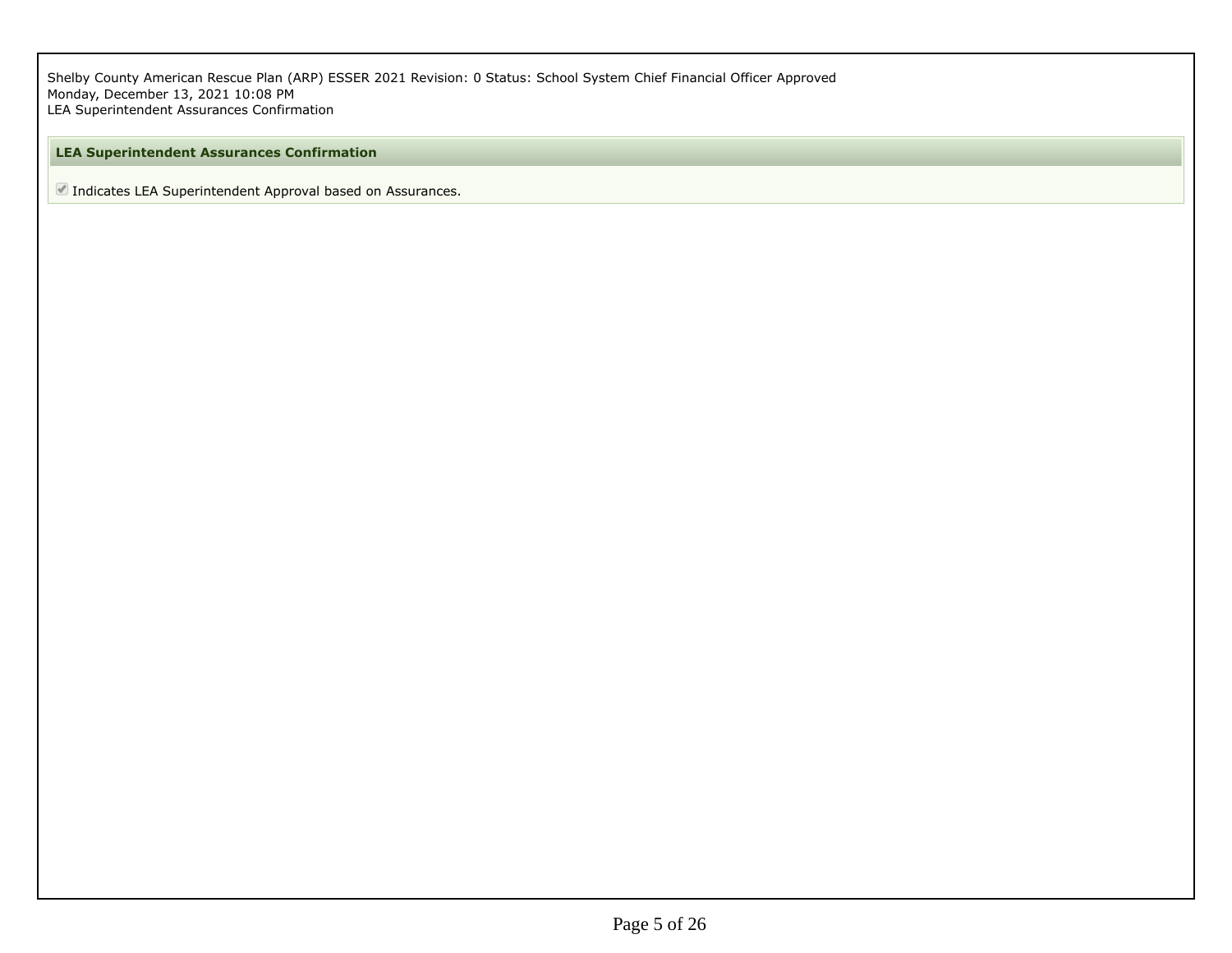Shelby County American Rescue Plan (ARP) ESSER 2021 Revision: 0 Status: School System Chief Financial Officer Approved Monday, December 13, 2021 10:08 PMSubstantially Approved Dates

| Grant                          | <b>Substantially Approved Date</b> |
|--------------------------------|------------------------------------|
| <b>ARP ESSER</b>               | 9/27/2021                          |
| <b>ARP ESSER State Reserve</b> | 9/27/2021                          |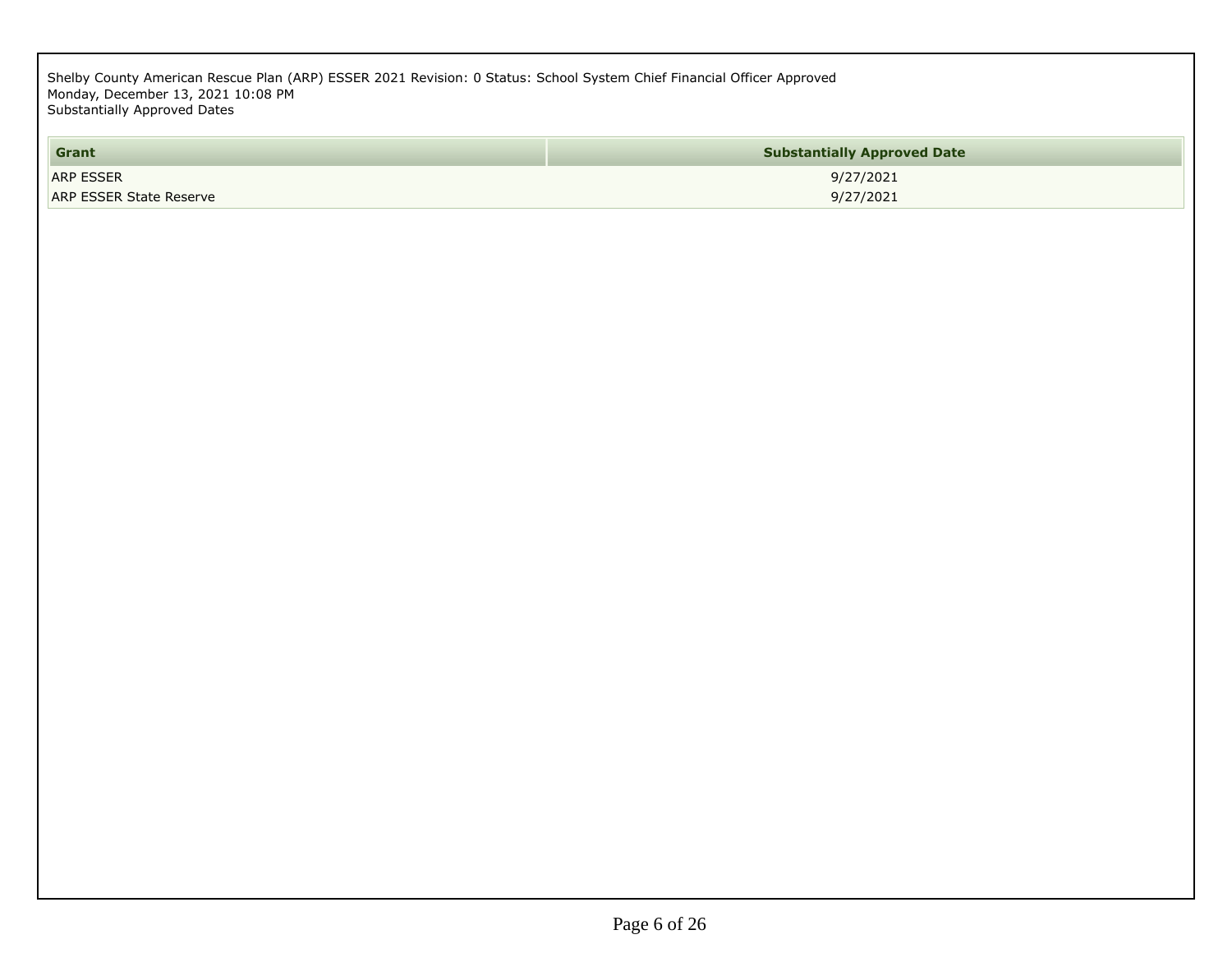Shelby County American Rescue Plan (ARP) ESSER 2021 Revision: 0 Status: School System Chief Financial Officer Approved Monday, December 13, 2021 10:08 PM

ARP ESSER - Budget

|                                                                                    | <b>Salaries (010</b><br>$-199)$ | <b>Employee</b><br><b>Benefits</b><br>$(200 - 299)$ | <b>Purchased</b><br><b>Services</b><br>$(300 - 399)$ | Materials +<br><b>Supplies</b><br>$(400 - 499)$ | <b>Capital Outlay</b><br>$(500 - 599)$ | $(600 - 899)$ | <b>Other Objects Indirect Costs</b><br>(910) | <b>Fund</b><br><b>Transfers</b><br>$(920 - 929)$ | <b>Other Fund</b><br><b>Uses</b><br>$(931 - 999)$ | <b>Total</b>    |                                                                                      |
|------------------------------------------------------------------------------------|---------------------------------|-----------------------------------------------------|------------------------------------------------------|-------------------------------------------------|----------------------------------------|---------------|----------------------------------------------|--------------------------------------------------|---------------------------------------------------|-----------------|--------------------------------------------------------------------------------------|
| <b>Instruction</b><br>(1100)                                                       | 3,574,334.00                    | 1,326,795.00                                        | 290,700.00                                           | 3,461,100.00                                    | 0.00                                   | 532,346.00    |                                              | 0.00                                             | 0.00                                              |                 | 9,185,275.00 Instruction<br>(1100)                                                   |
| <b>Attendance</b><br><b>Services (2110)</b>                                        | 0.00                            | 0.00                                                | 0.00                                                 | 0.00                                            |                                        | 0.00          |                                              | 0.00                                             | 0.00                                              | 0.00            | <b>Attendance</b><br><b>Services (2110)</b>                                          |
| <b>Guidance and</b><br><b>Counseling</b><br><b>Services (2120)</b>                 | 0.00                            | 0.00                                                | 0.00                                                 | 0.00                                            |                                        | 0.00          |                                              | 0.00                                             | 0.00                                              |                 | 0.00 Guidance and<br>Counseling<br><b>Services (2120)</b>                            |
| <b>Testing Services</b><br>(2130)                                                  | 0.00                            | 0.00                                                | 0.00                                                 | 0.00                                            |                                        | 0.00          |                                              | 0.00                                             | 0.00                                              |                 | 0.00 Testing Services<br>(2130)                                                      |
| <b>Health Services</b><br>(2140)                                                   | 477,699.00                      | 170,134.00                                          | 500,000.00                                           | 30,000.00                                       |                                        | 0.00          |                                              | 0.00                                             | 0.00                                              | 1,177,833.00    | <b>Health Services</b><br>(2140)                                                     |
| <b>Social Services</b><br>(2150)                                                   | 0.00                            | 0.00                                                | 0.00                                                 | 0.00                                            |                                        | 0.00          |                                              | 0.00                                             | 0.00                                              |                 | 0.00 Social Services<br>(2150)                                                       |
| <b>Work Study</b><br><b>Services (2160)</b>                                        |                                 |                                                     |                                                      |                                                 |                                        |               |                                              |                                                  |                                                   |                 | 0.00 Work Study<br><b>Services (2160)</b>                                            |
| <b>Psychological</b><br><b>Services (2170)</b>                                     | 0.00                            | 0.00                                                | 0.00                                                 | 0.00                                            | 0.00                                   | 0.00          |                                              | 0.00                                             | 0.00                                              |                 | 0.00 Psychological<br><b>Services (2170)</b>                                         |
| <b>Speech</b><br>Pathology and<br><b>Audiology</b><br><b>Services (2180)</b>       | 293,520.00                      | 116,723.00                                          | 0.00                                                 | 0.00                                            | 0.00                                   | 0.00          |                                              | 0.00                                             | 0.00                                              | 410,243.00      | <b>Speech</b><br>Pathology and<br><b>Audiology</b><br><b>Services (2180)</b>         |
| <b>Other Student</b><br><b>Support Services</b><br>(2190)                          | 0.00                            | 0.00                                                | 0.00                                                 | 0.00                                            | 0.00                                   | 0.00          |                                              | 0.00                                             | 0.00                                              | 0.00            | <b>Other Student</b><br><b>Support Services</b><br>(2190)                            |
| <b>Instructional</b><br><b>Improvement</b><br>and Curriculum<br><b>Development</b> | 57,060.00                       | 11,487.00                                           | 322,740.00                                           | 0.00                                            | 0.00                                   | 0.00          |                                              | 0.00                                             | 0.00                                              | 391,287.00      | <b>Instructional</b><br><b>Improvement</b><br>and Curriculum<br><b>Development</b>   |
| <b>Instructional</b><br><b>Staff</b><br><b>Development</b><br>Services (2215)      | 811,040.00                      | 163,179.00                                          | 17,050.00                                            | 4,398.00                                        | 0.00                                   | 0.00          |                                              | 0.00                                             | 0.00                                              | 995,667.00      | <b>Instructional</b><br><b>Staff</b><br><b>Development</b><br><b>Services (2215)</b> |
| <b>Educational</b><br><b>Media Services</b><br>(2220)                              | 0.00                            | 0.00                                                | 0.00                                                 | 0.00                                            | 0.00                                   | 0.00          |                                              | 0.00                                             | 0.00                                              |                 | 0.00 Educational<br><b>Media Services</b><br>(2220)                                  |
| <b>Other</b><br><b>Instructional</b><br><b>Staff Services</b><br>(2290)            | 0.00                            | 0.00                                                | 0.00                                                 | 0.00                                            | 0.00                                   | 0.00          |                                              | 0.00                                             | 0.00                                              |                 | 0.00 Other<br><b>Instructional</b><br><b>Staff Services</b><br>(2290)                |
| <b>School</b><br><b>Administrative</b><br>$(2300 - 2399)$                          | 6,600.00                        | 1,330.00                                            | 0.00                                                 | 0.00                                            | 0.00                                   | 0.00          |                                              | 0.00                                             | 0.00                                              | 7,930.00 School | <b>Administrative</b><br>$(2300 - 2399)$                                             |
|                                                                                    | Salaries (010<br>$-199)$        | <b>Employee</b><br><b>Benefits</b><br>$(200 - 299)$ | <b>Purchased</b><br><b>Services</b><br>$(300 - 399)$ | Materials +<br><b>Supplies</b><br>$(400 - 499)$ | <b>Capital Outlay</b><br>$(500 - 599)$ | $(600 - 899)$ | <b>Other Objects Indirect Costs</b><br>(910) | <b>Fund</b><br><b>Transfers</b><br>$(920 - 929)$ | <b>Other Fund</b><br><b>Uses</b><br>$(931 - 999)$ | <b>Total</b>    |                                                                                      |
| <b>Security Services</b><br>(3100)                                                 | 0.00                            | 0.00                                                | 0.00                                                 | 0.00                                            | 0.00                                   | 0.00          |                                              | 0.00                                             | 0.00                                              |                 | 0.00 Security Services<br>(3100)                                                     |
| <b>Operations and</b><br><b>Maintenance</b>                                        | 0.00                            | 0.00                                                | 30,000.00                                            | 774,311.00                                      | 0.00                                   | 0.00          |                                              | 0.00                                             | 0.00                                              | 804,311.00      | <b>Operations and</b><br><b>Maintenance</b>                                          |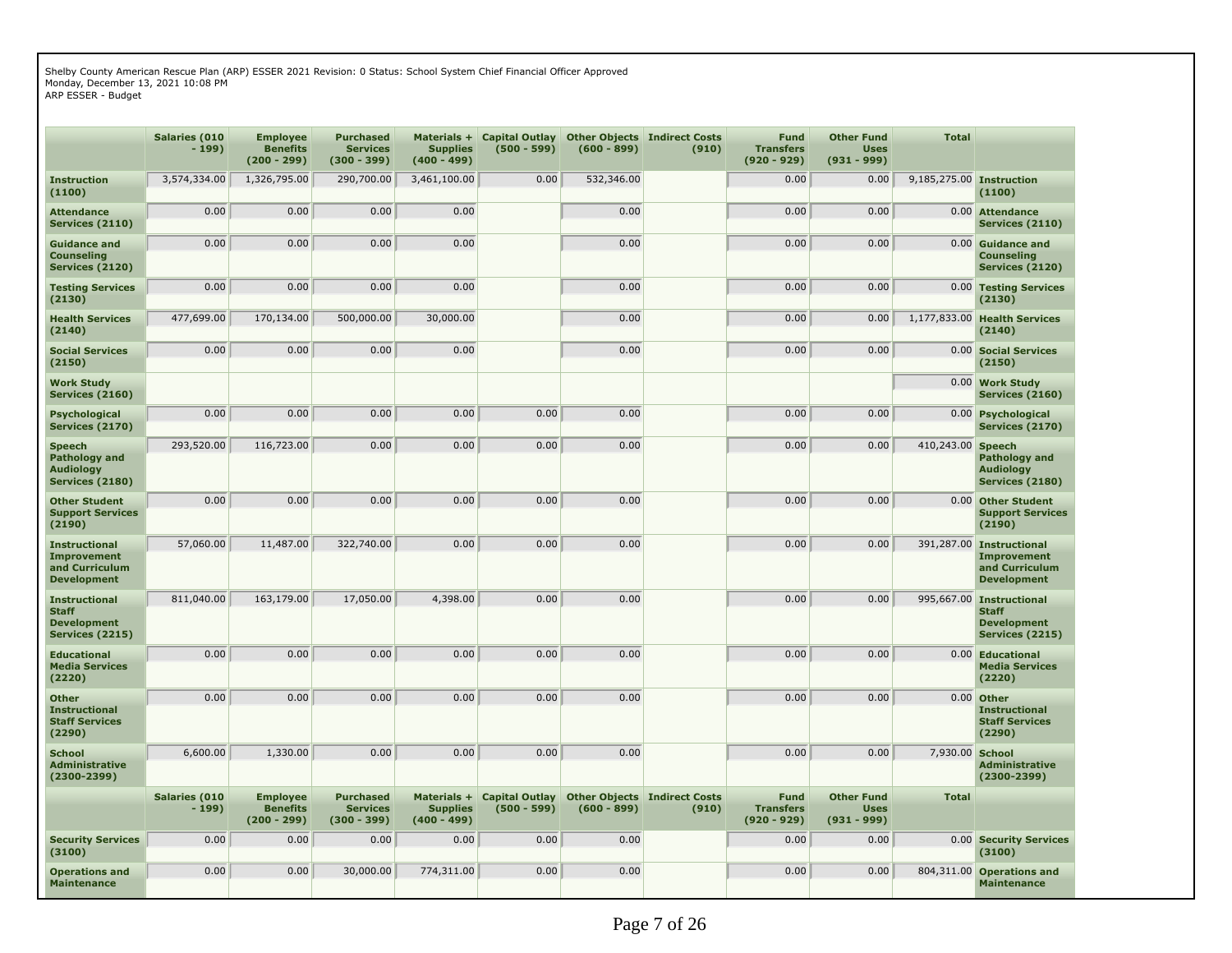| $(3200 - 3900)$                                                                         |              |              |              |              |            |            |              |      |                            |                      | $(3200 - 3900)$                                                                         |
|-----------------------------------------------------------------------------------------|--------------|--------------|--------------|--------------|------------|------------|--------------|------|----------------------------|----------------------|-----------------------------------------------------------------------------------------|
| <b>Student</b><br><b>Transportation</b><br>$(4100 - 4199)$                              | 329,334.00   | 66,293.00    | 99,047.00    | 0.00         | 0.00       | 0.00       |              | 0.00 | 0.00                       | 494,674.00 Student   | <b>Transportation</b><br>$(4100 - 4199)$                                                |
| <b>Food Services</b><br>$(4200 - 4299)$                                                 |              |              |              |              |            |            |              |      |                            |                      | 0.00 Food Services<br>$(4200 - 4299)$                                                   |
| General<br><b>Administrative</b><br>$(6000 - 6999)$                                     | 0.00         | 0.00         | 0.00         | 0.00         | 0.00       | 0.00       | 2,027,789.00 | 0.00 | 0.00                       | 2,027,789.00 General | <b>Administrative</b><br>$(6000 - 6999)$                                                |
| <b>Capital Outlay -</b><br><b>Real Property</b><br>$(7000 - 7999)$                      |              |              |              |              | 479,015.00 |            |              |      |                            |                      | 479,015.00 Capital Outlay -<br><b>Real Property</b><br>$(7000 - 7999)$                  |
| <b>Debt Service -</b><br><b>Long Term</b><br>$(8000 - 8999)$                            |              |              |              |              |            |            |              |      |                            |                      | 0.00 Debt Service -<br><b>Long Term</b><br>$(8000 - 8999)$                              |
| <b>Adult Education</b><br>(9110)                                                        | 0.00         | 0.00         | 0.00         | 0.00         | 0.00       | 0.00       |              | 0.00 | 0.00                       |                      | 0.00 Adult Education<br>(9110)                                                          |
| <b>Community</b><br><b>Education (9120)</b>                                             |              |              |              |              |            |            |              |      |                            |                      | 0.00 Community<br><b>Education (9120)</b>                                               |
| <b>Extended</b><br>Day/Dependent<br><b>Care (9130)</b>                                  | 0.00         | 0.00         | 0.00         | 0.00         | 0.00       | 0.00       |              | 0.00 | 0.00                       |                      | 0.00 Extended<br>Day/Dependent<br><b>Care (9130)</b>                                    |
| Preschool (9140)                                                                        | 4,500.00     | 908.00       | 0.00         | 0.00         | 0.00       | 0.00       |              | 0.00 | 0.00                       |                      | 5,408.00 Preschool (9140)                                                               |
| <b>Other</b><br><b>Adult/Continuing</b><br><b>Education</b><br>Programs (9150-<br>9199) | 0.00         | 0.00         | 0.00         | 0.00         | 0.00       | 0.00       |              | 0.00 | 0.00                       |                      | $0.00$ Other<br><b>Adult/Continuing</b><br><b>Education</b><br>Programs (9150-<br>9199) |
| <b>NonPublic School</b><br>Programs (9200)                                              |              |              |              |              |            |            |              |      |                            |                      | 0.00 NonPublic School<br>Programs (9200)                                                |
| <b>Community</b><br>Services (9300-<br>9399)                                            | 0.00         | 0.00         | 0.00         | 0.00         | 0.00       | 0.00       |              | 0.00 | 0.00                       |                      | 0.00 Community<br>Services (9300-<br>9399)                                              |
| <b>Total</b>                                                                            | 5,554,087.00 | 1,856,849.00 | 1,259,537.00 | 4,269,809.00 | 479,015.00 | 532,346.00 | 2,027,789.00 | 0.00 | 0.00                       | 15,979,432.00 Total  |                                                                                         |
|                                                                                         |              |              |              |              |            |            |              |      | <b>Adjusted Allocation</b> | 15,979,432.00        |                                                                                         |
|                                                                                         |              |              |              |              |            |            |              |      | Remaining                  | 0.00                 |                                                                                         |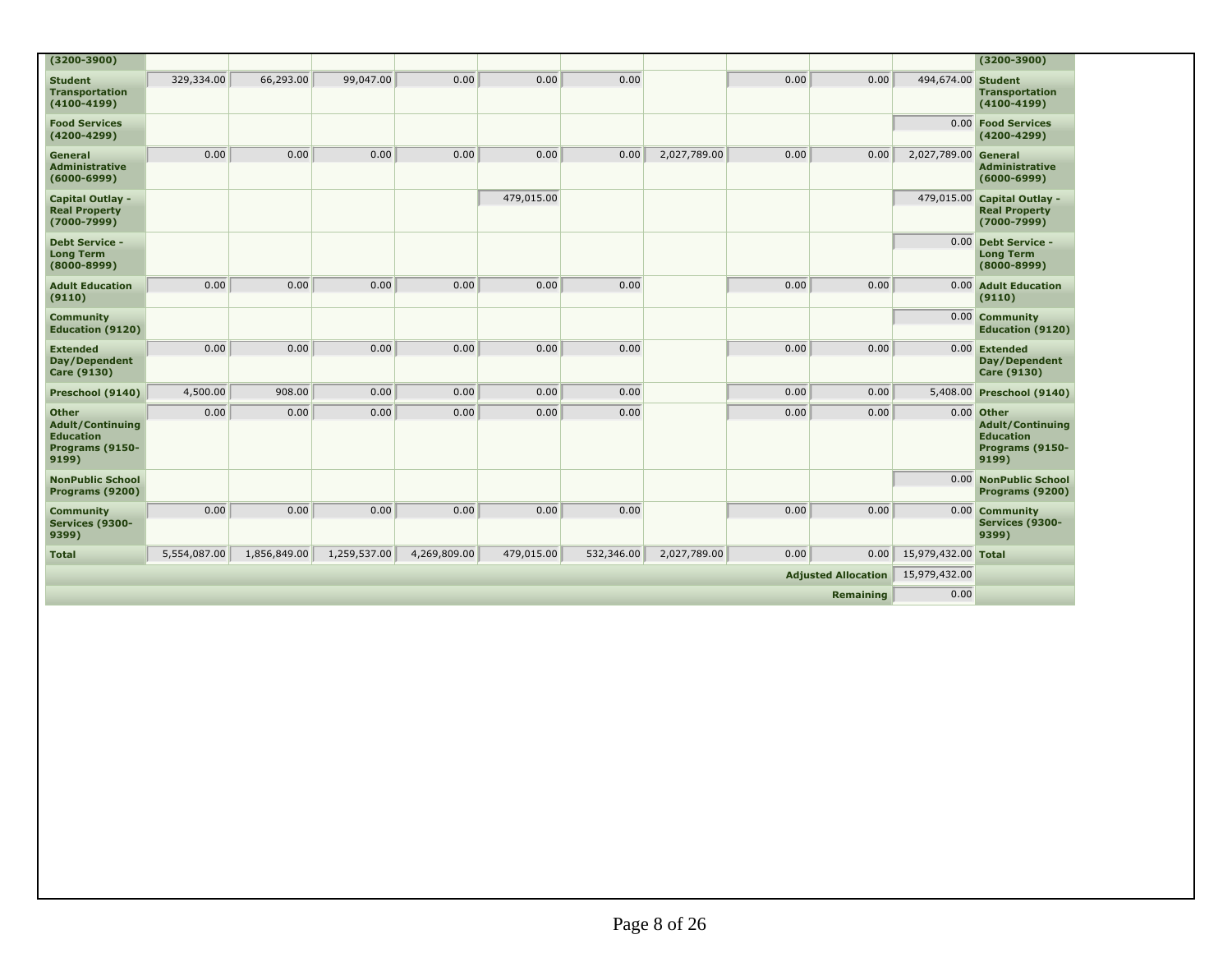Shelby County American Rescue Plan (ARP) ESSER 2021 Revision: 0 Status: School System Chief Financial Officer Approved Monday, December 13, 2021 10:08 PM ARP ESSER - Application Details

# **Cover Page & Required Narratives**

| <b>Superintendent of Schools</b>                                                                                                                                                            |                                                                                                                                                                                                                                                                                                                                                                                                                                                                                                                                                                                                                                                                                                                                                                                                                                                                                                                           |
|---------------------------------------------------------------------------------------------------------------------------------------------------------------------------------------------|---------------------------------------------------------------------------------------------------------------------------------------------------------------------------------------------------------------------------------------------------------------------------------------------------------------------------------------------------------------------------------------------------------------------------------------------------------------------------------------------------------------------------------------------------------------------------------------------------------------------------------------------------------------------------------------------------------------------------------------------------------------------------------------------------------------------------------------------------------------------------------------------------------------------------|
| Name                                                                                                                                                                                        | Lewis Brooks                                                                                                                                                                                                                                                                                                                                                                                                                                                                                                                                                                                                                                                                                                                                                                                                                                                                                                              |
| <b>ARP ESSER Point of Contact</b>                                                                                                                                                           |                                                                                                                                                                                                                                                                                                                                                                                                                                                                                                                                                                                                                                                                                                                                                                                                                                                                                                                           |
| Name                                                                                                                                                                                        | * John Gwin                                                                                                                                                                                                                                                                                                                                                                                                                                                                                                                                                                                                                                                                                                                                                                                                                                                                                                               |
| Role                                                                                                                                                                                        | <b>CSFO</b>                                                                                                                                                                                                                                                                                                                                                                                                                                                                                                                                                                                                                                                                                                                                                                                                                                                                                                               |
| Phone                                                                                                                                                                                       | 205-682-7032                                                                                                                                                                                                                                                                                                                                                                                                                                                                                                                                                                                                                                                                                                                                                                                                                                                                                                              |
| Ext                                                                                                                                                                                         |                                                                                                                                                                                                                                                                                                                                                                                                                                                                                                                                                                                                                                                                                                                                                                                                                                                                                                                           |
| <b>Required Narratives</b>                                                                                                                                                                  |                                                                                                                                                                                                                                                                                                                                                                                                                                                                                                                                                                                                                                                                                                                                                                                                                                                                                                                           |
| operate schools for in-person learning?                                                                                                                                                     | How does the LEA plan to use funds to implement prevention and mitigation strategies in order to continuously and safely                                                                                                                                                                                                                                                                                                                                                                                                                                                                                                                                                                                                                                                                                                                                                                                                  |
|                                                                                                                                                                                             | * Shelby County will use funds to provide health and medical services and supplies to its school nurses and add 2 new floating<br>nurses to help fill in at school that have high needs. Shelby County is still using ESSER I funds to provide cleaning and<br>sanitation supplies for school to stay clean and disinfected. Shelby County plans to use some funds to do a system wide<br>cleaning of all internal air ducts and attach airborne virus killing equipment in the newly cleaned ducts. Shelby County also<br>plans to install motion activated, touchless water faucets to eliminate more touch points where the virus can transmit.                                                                                                                                                                                                                                                                        |
| care) and those who are particularly impacted disproportionately by the COVID-19 pandemic?<br>will also review the number of Chromebooks available for students to use to run the programs. | How will the LEA ensure that the evidence-based interventions will address the academic impact of lost instructional time and<br>ensure that those interventions respond to the academic, social, emotional, and mental health needs of all students including<br>underrepresented student subgroups (each major racial and ethnic group, children from low-income families, children with<br>disabilities, English Learners, gender, migrant students, students experiencing homelessness, and children and youth in foster<br>* All students will be administered a diagnostic assessment to determine present level of performance. Elementary students will<br>be assessed using the program i-Ready and secondary students will use the program iXL. Students will be assigned an<br>individualized learning path to provide an instructional program tailored to each student's unique academic needs. The district |
| How will the LEA comply with the requirements of section 427 of GEPA (20 U.S.C. 1228a)?                                                                                                     |                                                                                                                                                                                                                                                                                                                                                                                                                                                                                                                                                                                                                                                                                                                                                                                                                                                                                                                           |
| that impede equal access to, or participation in, the ESSER III program.                                                                                                                    | The description must include information on the steps the LEA proposes to take to permit students, teachers, and other<br>program beneficiaries to overcome barriers (including barriers based on gender, race, color, national origin, disability, and age)                                                                                                                                                                                                                                                                                                                                                                                                                                                                                                                                                                                                                                                              |
|                                                                                                                                                                                             | * All elementary teachers received professional development training in iReady and secondary teachers received training in iXL<br>as well as other instructional programs they will use to fill achievement gaps. Any student in grades K-3 scoring below the 20<br>percentile will also receive extra intervention, such as an additional program to intervene for students with characteristics of<br>dyslexia, or they may be invited to attend before or after school tutoring at the district's expense. A Concern Protocol was<br>implemented for teachers to report any concerns they may have to their local school principal and the concern was addressed<br>by the HR division to see how the district could provide accommodations to minimize or alleviate the concern. The Board's                                                                                                                          |

process of cleaning and disinfecting will be free of discrimination and provide equal access to cleaning supplies, PPE, and any Substitutes needed by the school district. The decisions for allocating funds to schools in need will be based on strictly the size of the buildings and the number of employees and students based on each campus. In the event any barriers arise, the Board will make every effort to handle and rectify these issues as soon as possible.

How will the LEA actively monitor their allocations, conduct interim audits to ensure an appropriate application of funds, collect and manage data elements required to be reported, and report this information to the community?

Shelby County Board's accounting department will compare all purchase orders to the approved budget and only authorize \* valid, previously approved items in the budget. The CSFO will monitor procurement standards. The Accounting Department will review monthly budget reports and share with senior management to ensure proper spending of the funds. Monthly check registers are available to the public on its website and the budget will be shared to the Board and the general public and it's required public hearings for the next fiscal year budgets.

How will the LEA meaningfully engage with families and communities throughout the life of the ARP ESSER and other relief funds?

\* The Board will share the plans of the ESSER funds with the community in it's annual budget meetings and provide documents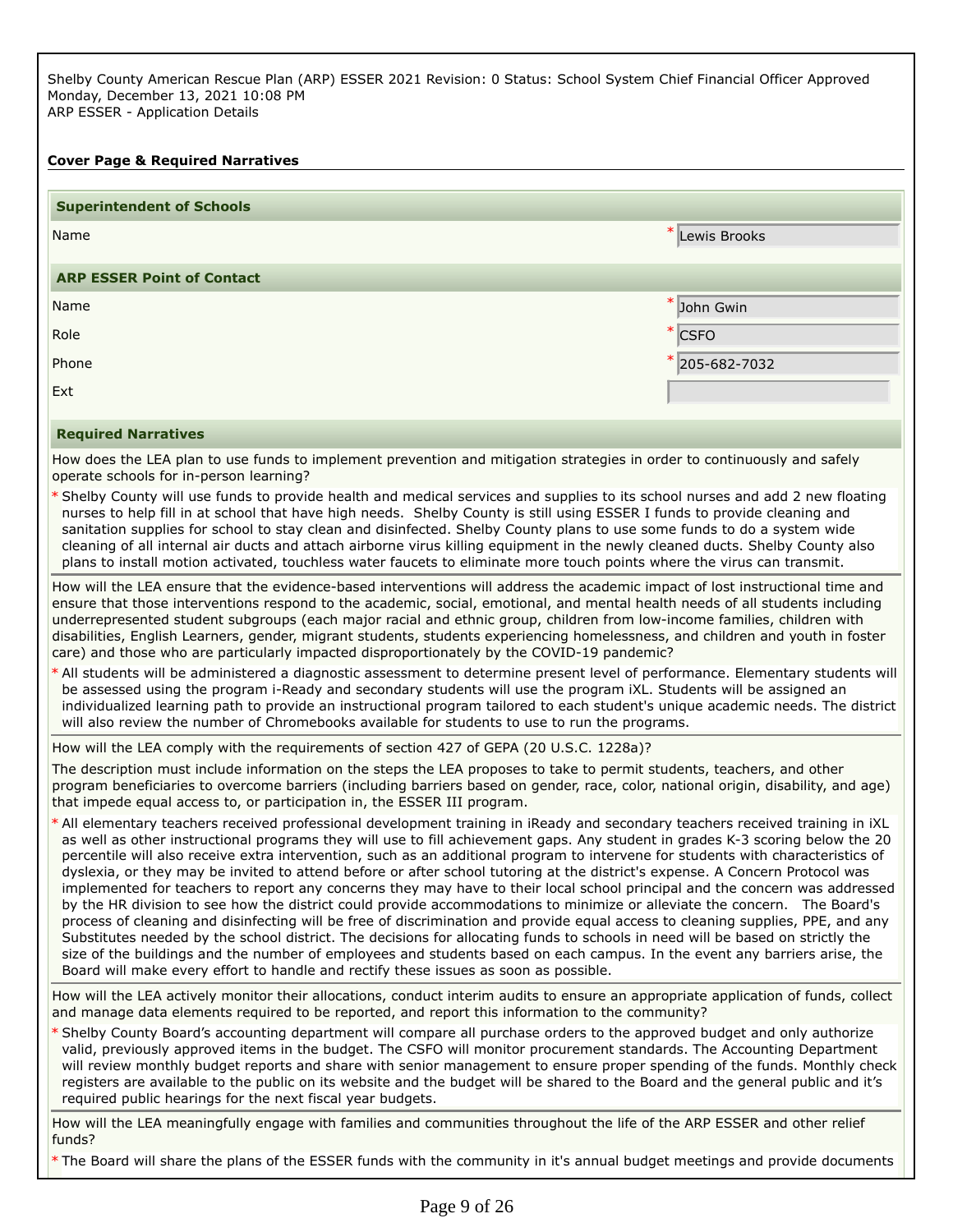as requested to any member of the community or news outlet.

Provide the URL for the LEA Return-to-Instruction Plan.

https://www.shelbyed.k12.al.us/Covid-19/21-22-Returning-Masking-v10- \* 2021.pdf https://www.shelbyed.k12.al.us/Covid-19/2021-2022-Reopening-Plan.pdf https://www.shelbyed.k12.al.us/Covid-19/21-22-Reopen-Plan-Addendum-Update-v-08-20-21.pdf

# **LEA Reservation to Address Loss of Instructional Time**

LEAs must reserve at least 20 percent of funds to address loss of instructional time through the implementation of evidencebased interventions and ensure that those interventions respond to students' social, emotional, and academic needs and address the disproportionate impact of COVID-19 on underrepresented student subgroups.

For this reservation of funds, the following interventions are allowable:

- 1. Summer Learning & Summer Enrichment Programs
- 2. Extended Day Programs
- 3. Comprehensive After-School Programs
- 4. Extended School Year Programs
- 5. Other See Intervention box E for more details.

|            | <b>Budget Amount &amp; Details for Interventions</b>                | <b>Amount</b>                       |
|------------|---------------------------------------------------------------------|-------------------------------------|
| $\sqrt{2}$ | Intervention A (Summer Learning & Summer Enrichment Programs)       | 1,733,160.00                        |
|            | Intervention B (Extended Day Programs)                              | 0.00                                |
|            | Intervention C (Comprehensive After-School Programs)                | 0.00                                |
| V          | Intervention D (Extended School Year Programs)                      | 290,623.00                          |
| $\bigcirc$ | Intervention E (Other)<br>In-School Learning Loss Intervention Serv | 1,527,282.00                        |
|            |                                                                     | <b>Total Cost:</b> $ 3,551,065.00 $ |

### **Intervention A (Summer Learning & Summer Enrichment Programs)**

Provide the following information for Intervention A (Summer Learning & Summer Enrichment Programs):

- 1) Brief description and timeline for each service (service must end by 9/30/2024)
- 2) Number of employees and FTE(s) (if applicable)
- 3) Itemized Budget using Function & Object codes (must match Budget Grid)

Example:

ARP ESSER funds will be used to host a Summer Enrichment Camp during the Summer of 2023. The camp will run for two weeks for four days a week. Subjects to be covered are science, technology, engineering, mathematics and reading. We will purchase general supplies such as pencils, notebooks, glue, color pencils, copy paper, etc. to effectively run the program. We will also purchase ELA & Math manipulatives to help improve student achievement. Additionally, we will purchase an online subscription to XYZ Company for the duration of the summer program to assist our participating EL students with the curriculum (See attached job description). Total cost: \$109,030.00

[Cont.]

9130 - [010-199] (Salaries) \$54,450.00 | 9130 - [200-299] (Benefits) \$11,430.00 9130 - [400-499] (Materials and Supplies) \$2,800.00 | 9130 - [400-499] (Software) \$20,000.00 4120 - [010-199] (Bus Driver Salaries) \$12,500.00 | 4120 - [200-299] (Bus Driver Benefits) \$3,200.00 4120 - [300-399] (Mileage for Buses) \$4,650.00

ARP ESSER funds will be used to provide extra contract days for (283) Teachers, (52) paraeducators, (2) Assistant Principals, (132) Bus Drivers, (81) Bus Aides at one Elementary, Middle and High School for each school zone for FY2023 and FY2024 Summer school to provide extra support to students not meeting new Literacy Act standards. The funds will also be used to provide extra contract days for elementary assistant principals to supervise students, teachers, and staff during the 2023 and 2024 Summer school. The funds will be used to pay for bus Drivers, Aide, and Bus Fuel to transport students not meeting new Literacy Act standards for 2023 and 2024 summer school. Funds will also be used to purchase a new license for Edgenuity in FY2024. Shelby County uses this tool to regain lost learning for secondary students while attending current classes and during the summer. This platform is mainly used during summer learning for secondary students.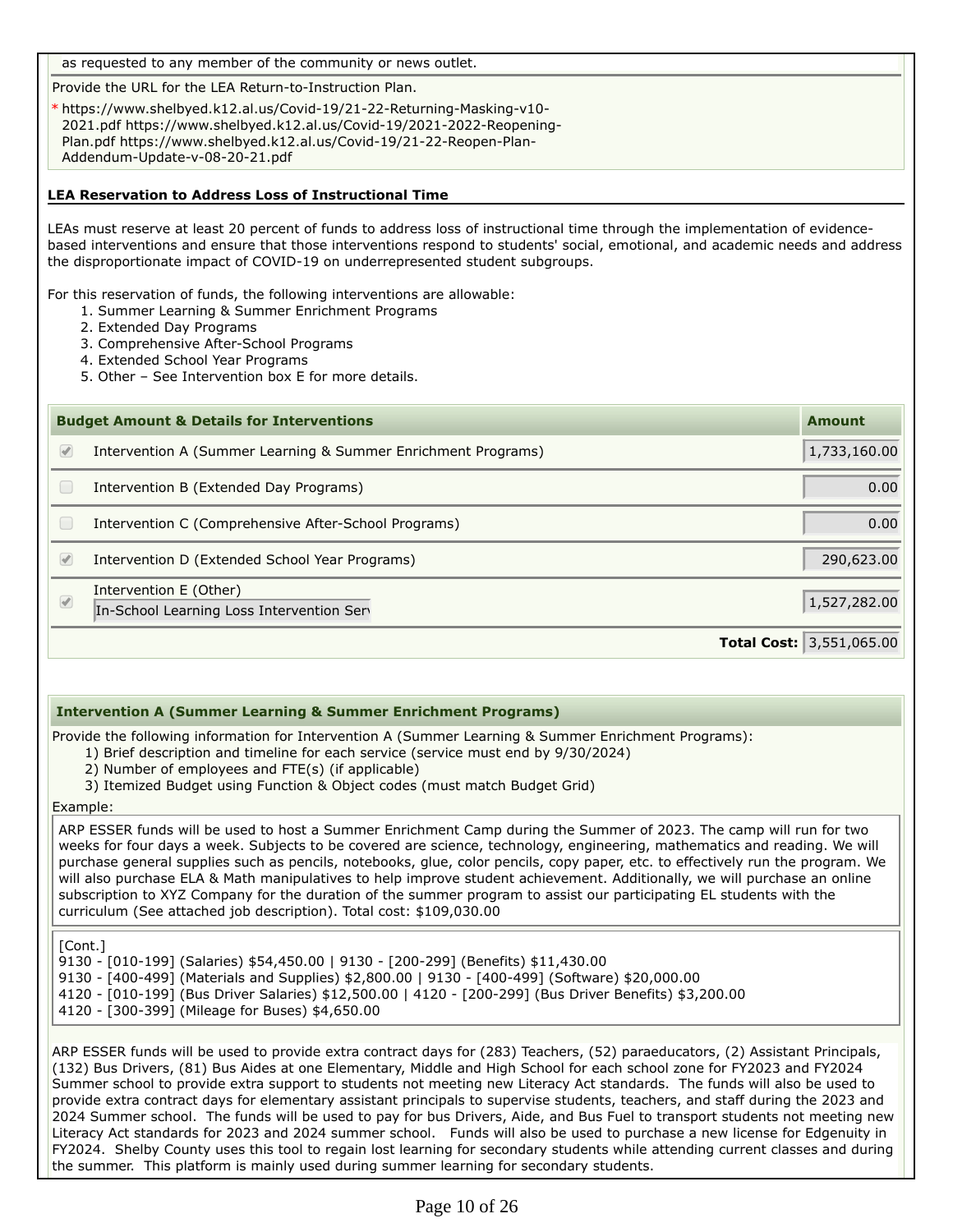Summer School Teachers and Paraeducators (1100-100) 870,000.00; (1100-200) 175,220.00

Edgenuity (1100-600) 214,365.00

Assistant Principals (2310-100) 6,600.00; (2310-200) 1,330.00

Summer School Bus Drivers (4188-100) 306,000.00; (4188-200) 61,599.00 (4188-300) 98,046.00

Total FTEs for employees working extra contract days in summer positions (550.00)

# **Intervention B (Extended Day Programs)**

Provide the following information for Intervention B (Extended Day Programs):

- 1) Brief description and timeline for each service (service must end by 9/30/2024)
	- 2) Number of employees and FTE(s) (if applicable)
	- 3) Itemized Budget using Function & Object codes (must match Budget Grid)

N/A

### **Intervention C (Comprehensive After-School Programs)**

Provide the following information for Intervention C (Comprehensive After-School Programs):

- 1) Brief description and timeline for each service (service must end by 9/30/2024)
- 2) Number of employees and FTE(s) (if applicable)
- 3) Itemized Budget using Function & Object codes (must match Budget Grid)

N/A

# **Intervention D (Extended School Year Programs)**

Provide the following information for Intervention D (Extended School Year Programs):

- 1) Brief description and timeline for each service (service must end by 9/30/2024)
- 2) Number of employees and FTE(s) (if applicable)
- 3) Itemized Budget using Function & Object codes (must match Budget Grid)

ARP ESSER funds will provide supplements for Teachers (40), Aides (15) Sign Language Interpreters (5) Speech Language Pathologists, Nurses, Occupational Therapists, Physical Therapists, Bus Drivers, Bus Aides to provide Special Ed ESY services for student that are evaluated to need extra summer services in 2022-2023-2024

Total cost: (1100-100) 177,500.00; (1100-200) 35,750.00; (2140-100) 27,900.00; (2140-200) 5,620.00; (2180-100) 12,000.00; (2180-200) 2,417.00; (4132-100) 20,000.00; (4132-200) 4,028.00; (9140-100) 4,500.00; (9140-200) 908.00

### **Intervention E (Other)**

Provide the following information for Intervention E (Other):

- 1) Brief description and timeline for each service (service must end by 9/30/2024)
	- 2) Number of employees and FTE(s) (if applicable)
	- 3) Itemized Budget using Function & Object codes (must match Budget Grid)

NOTE: If an LEA chooses to use the "Other" intervention option, the LEA must attach documentation in the Related Documents section that shows that the Intervention is evidence-based (Tier I | Tier II | Tier III | Tier IV).

ARP ESSER Reserve Funds will be used to provide in school Intervention Teachers at all middle, elementary and intermediate schools for FY2022, and FY2023. These intervention teachers will provide Tier III intervention to students on an individual basis or small groups to help students assessed as at-risk to repeating due to the regulations of the Literacy Act, students scoring low in math assessments, and to mitigate all learning lost due to the COVID-19 pandemic. For FY2022, the funds will be used to hire full time Intervention teachers at Calera Elem 2.00, Calera Int 2.00, Forest Oaks Elem 1.00, Elvin Hill Elem 1.00, Helena Elem 1.50, Helena Int 1.50, Inverness Elem 1.00, Montevallo Elem 1.00, Mt. Laurel Elem 1.00, Oak Mtn. Int 1.00, Oak Mtn. Elem 1.00, Shelby Elem 0.50, Vincent Elem 2.00, Wilsonville Elem 0.50, Chelsea Park Elem 1.00, Calera Mid 1.00, Chelsea Mid 1.00, Linda Nolen LC 1.00, Columbiana Mid 1.00, Helena Mid 1.00, Montevallo Mid 1.00, Oak Mtn. Mid 1.00, Vincent Mid 1.00. For FY2023 The funds will be used to hire full time Intervention teachers at Calera Mid 1.00, Chelsea Mid 1.00, Linda Nolen LC 1.00, Columbiana Mid 1.00, Helena Mid 1.00, Montevallo Mid 1.00, Oak Mtn. Mid 1.00, Vincent Mid 1.00. Funds will also be used to provide classroom supplies for 3 SPIRE kits for every elementary school to work on Tier III Intervention and to regain lost learning due to the COVID-19 pandemic.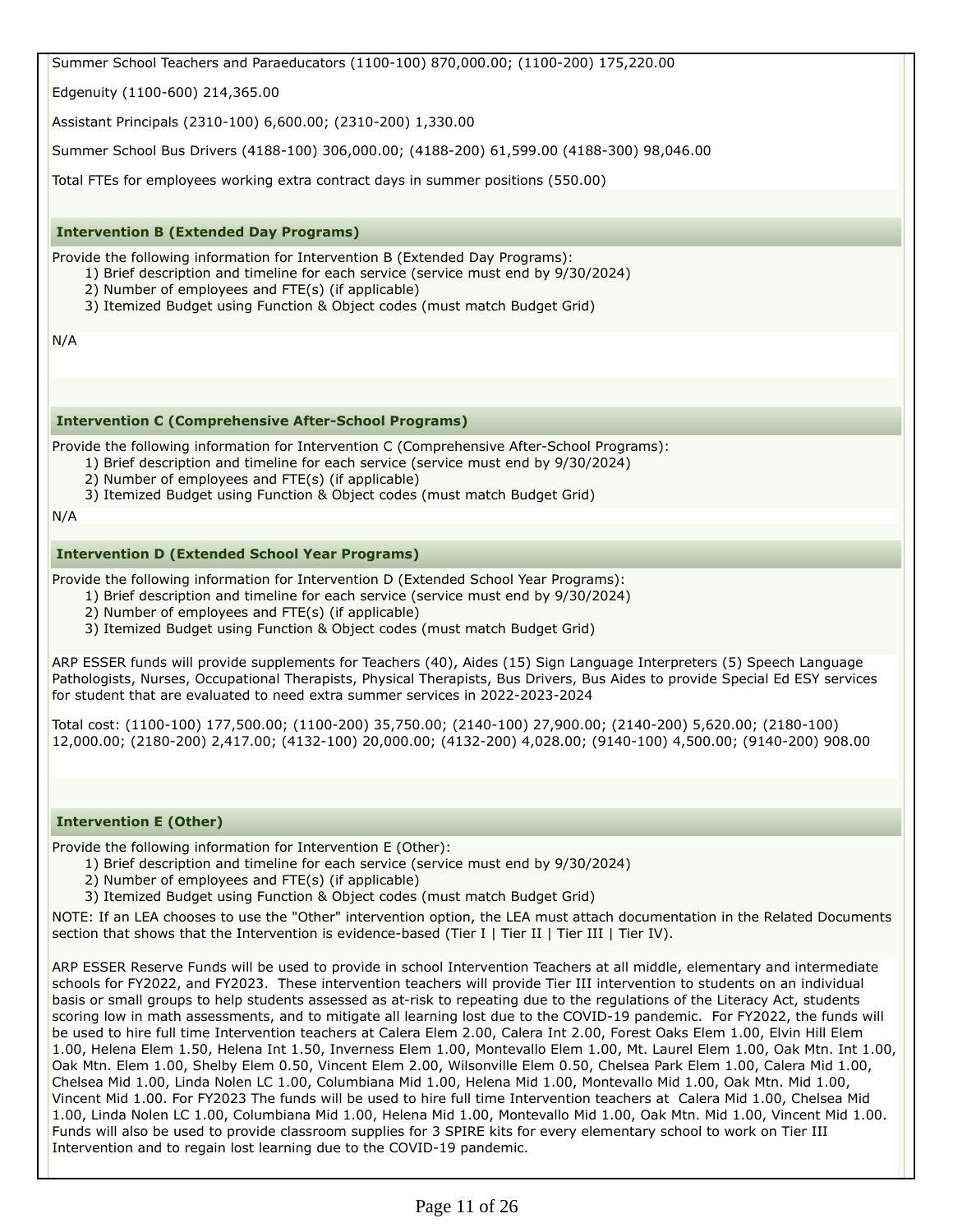# **4. Remaining ARP ESSER Fund Uses**

The remaining LEA funds after the LEA Reservation to Address Loss of Instructional Time can be used for a wide range of activities to address needs arising from the COVID-19 pandemic. Please refer to the allowable uses document in the Document Library for more guidance.

|                          | <b>Budget Amount &amp; Details for Additional Uses (Include Name for Other Categories)</b> | <b>Amount</b>             |
|--------------------------|--------------------------------------------------------------------------------------------|---------------------------|
| $\heartsuit$             | Category 1 (Personnel)                                                                     | 3,209,516.00              |
| $\sqrt{2}$               | Category 2 (Technology & Online Subscriptions)                                             | 2,798,481.00              |
| $\bigcirc$               | Category 3 (Facility Improvements)                                                         | 1,283,326.00              |
| $\bigcirc$               | Category 4 (Professional Development)                                                      | 1,009,167.00              |
| $\heartsuit$             | Category 5 (Curriculum Materials & Assessments)                                            | 1,304,387.00              |
| $\Box$                   | Category 6 (Parent & Family Engagement Activities)                                         | 0.00                      |
| $\bullet$                | Category 7 (Other)<br>Health and Medical Services                                          | 530,000.00                |
| $\overline{\mathscr{C}}$ | Category 8 (Other)<br>Transitions                                                          | 265,701.00                |
| $\Box$                   | Category 9 (Other)                                                                         | 0.00                      |
| $\Box$                   | Category 10 (Other)                                                                        | 0.00                      |
| $\Box$                   | Category 11 (Other)                                                                        | 0.00                      |
| $\Box$                   | Category 12 (Other)                                                                        | 0.00                      |
| $\Box$                   | Administrative Costs (must be reasonable and necessary)                                    | 0.00                      |
| $\sqrt{2}$               | Indirect Costs (maximum amount is the unrestricted rate)                                   | 2,027,789.00              |
|                          |                                                                                            | Total Cost: 12,428,367.00 |

### **Category 1 (Personnel)**

Provide the following information for Category 1 (Personnel):

- 1) Brief description and timeline for each service (service must end by 9/30/2024)
- 2) Number of employees and FTE(s) (if applicable)
- 3) Itemized Budget using Function & Object codes (must match Budget Grid)

Example #1:

ARP ESSER funds will be used to employ two system-wide EL teachers (2.0 FTE) for the 2021-2022 and 2022-2023 school years to assist with the consistent increase of EL students within the district. In addition to working with students, the EL teachers will work with classroom teachers to ensure appropriate instructional strategies are implemented. (See job description in Related Documents section.)

Total cost: \$550,880.00 | 1100 - [010-199] (Salaries) \$354,450.00 | 1100 - [200-299] (Benefits) \$196,430.00

Example #2:

ARP ESSER funds will be used to employ certified teachers and paraprofessionals for the 2021-2022 and 2022-2023 school years to assist with closing the achievement gap of students within the district. The following list identifies the number of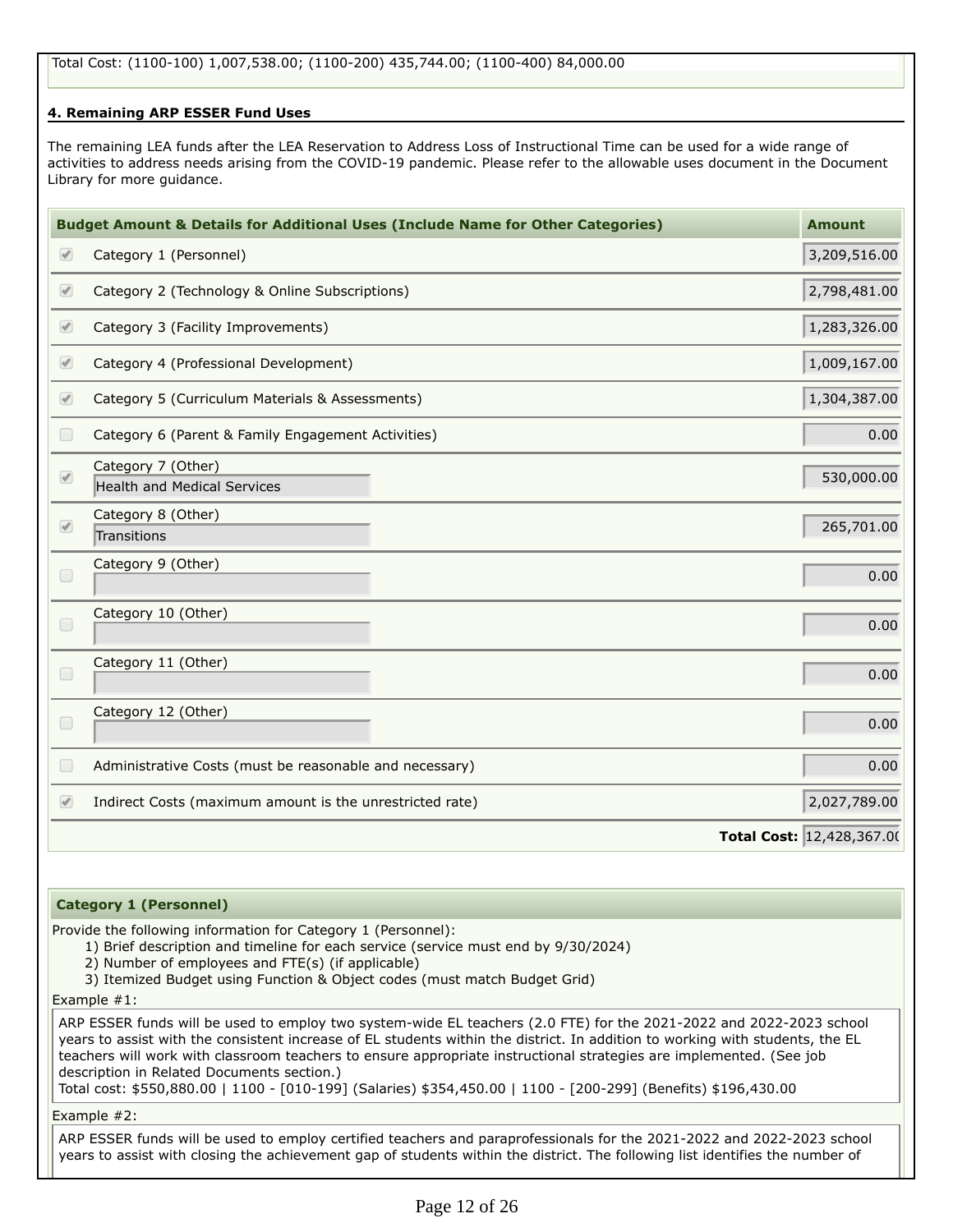teachers and paraprofessionals at each school: School A - 2 Paraprofessionals (2.0 FTE); School B - 1 Teacher (1.0 FTE) & 1 Paraprofessional (1.0 FTE). (See job description in Related Documents section.) Total cost: \$417,813.00 | 1100 - [010-199] (Salaries) \$321,123.00 | 1100 - [200-299] (Benefits) \$96,690.00

ARP ESSER Funds will be used to employ the following staff for FY2022. 1.00 PE Aide at Calera Inter, 1.00 Paraeducator at Montevallo Elem, 1.00 Paraeducator at Oak Mtn. High, 1.00 ESL Aide at Montevallo High, 1.00 ESL Teacher at Montevallo Mid, 1.00 Paraeducator at Helena Elem, 1.00 Behavior Aide at Montevallo Mid, 2.00 RNs to work throughout the system, 1.00 Speech Pathologist at Special Services Center, 1.00 Speech Pathologist at Shelby Elem and Wilsonville Elem. For FY2023 and FY2024, funds will be used to employ 1.00 PE Aide at Calera Inter, 1.00 Paraeducator at Montevallo Elem, 1.00 Paraeducator at Oak Mtn. High, 1.00 ESL Aide at Montevallo High, 1.00 ESL Teacher at Montevallo Mid, 1.00 Paraeducator at Helena Elem, 1.00 Behavior Aide at Montevallo Mid, 2.00 RNs to work throughout the system, 1.00 Speech Pathologist at Special Services Center, 1.00 Speech Pathologist at Shelby Elem and Wilsonville Elem, 1 ESL Teacher at Helena High, 1.00 ESL Teacher at Columbiana Mid, 1.00 Virtual ELA Teacher at Oak Mtn. High, 1.00 Virtual Social Studies Teacher at Montevallo High, 1.00 Virtual Math Teacher at Shelby County High, 1.00 Virtual Science Teacher at Montevallo Mid, 1.00 Virtual Math Teacher at Chelsea Mid, 1.00 Virtual ELA Teacher for Helena Mid, 1.00 Virtual Social Studies Teacher at Calera Mid.

Total Cost: (1100-100) 1,519,296.00; (1100-200) 680,081.00; (2140-100) 449,799.00; (2140-200) 164,514.00; (2180-100) 281,520.00; (2180-200) 114,306.00

# **Category 2 (Technology & Online Subscriptions)**

Provide the following information for Category 2 (Technology & Online Subscriptions):

- 1) Brief description and timeline for each service (service must end by 9/30/2024)
	- 2) Number of employees and FTE(s) (if applicable)
	- 3) Itemized Budget using Function & Object codes (must match Budget Grid)

Example:

ARP ESSER funds will be used to purchase Chromebooks, Chromebook carts, document cameras, and touch screen panels to increase academic technology usage and improve student achievement. ARP ESSER funds will also purchase a subscription to ABC (all subscriptions will expire prior to September 30, 2024).

Total Cost: \$432,158.00 | 1100 - [300-399] (Software License) \$30,000.00 | 1100 - [400-499] (Technology) \$402,158.00

ARP ESSER Funds will be used to provide Chromebooks, Chromebook Cases, Charging Stations, Chromebook Repair Services and Supplies, ELA Digital Textbooks for 6-12 grades, Nearpod License, Flocabulary License, WIFI Hotspot service for virtual students with no internet service. These Supplies, Equipment, Services, and Licenses should be purchased and rendered by September 30, 2024.

Total Costs: (1100-300) 30,000.00; (1100-400) 2,150,500.00; (1100-600) 317,981.00; (2210-300) 300,000.00

# **Category 3 (Facility Improvements)**

Provide the following information for Category 3 (Facility Improvements):

- 1) Brief description and timeline for each service (service must end by 9/30/2024)
- 2) Number of employees and FTE(s) (if applicable)
- 3) Itemized Budget using Function & Object codes (must match Budget Grid)

## Example:

ARP ESSER funds will be used to replace 3 air conditioner units at ABC Elementary School, install 2 new air conditioner units at EFG Middle School, and repair 1 air conditioner unit at IJK High School. All services will be completed by June 2024. Total Cost: \$55,500.00

7200 - [500-599] (Capitalized Units) \$18,500.00 | 3200 - [400-499] (Non-Capitalized Units and Supplies for Repairs) \$37,000.00

ARP ESSER Funds will be used to provide Ductwork Cleaning Services for all HVAC ducts in all schools in the district and attached UV bulbs and ionizers to mitigate the airborne spread of COVID through HVAC system ducts. Carpet Cleaning Services for elementary school classrooms that eat lunch in classrooms instead of the cafeteria to provide a clean floors for social distancing. These facility improvements will be complete by September 30, 2024.

Total Cost: (3200-300) 30,000.00; (3200-400) 774,311.00; (7200-500) 479,015.00

### **Category 4 (Professional Development)**

Provide the following information for Category 4 (Professional Development):

- 1) Brief description and timeline for each service (service must end by 9/30/2024)
	- 2) Number of employees and FTE(s) (if applicable)
	- 3) Itemized Budget using Function & Object codes (must match Budget Grid)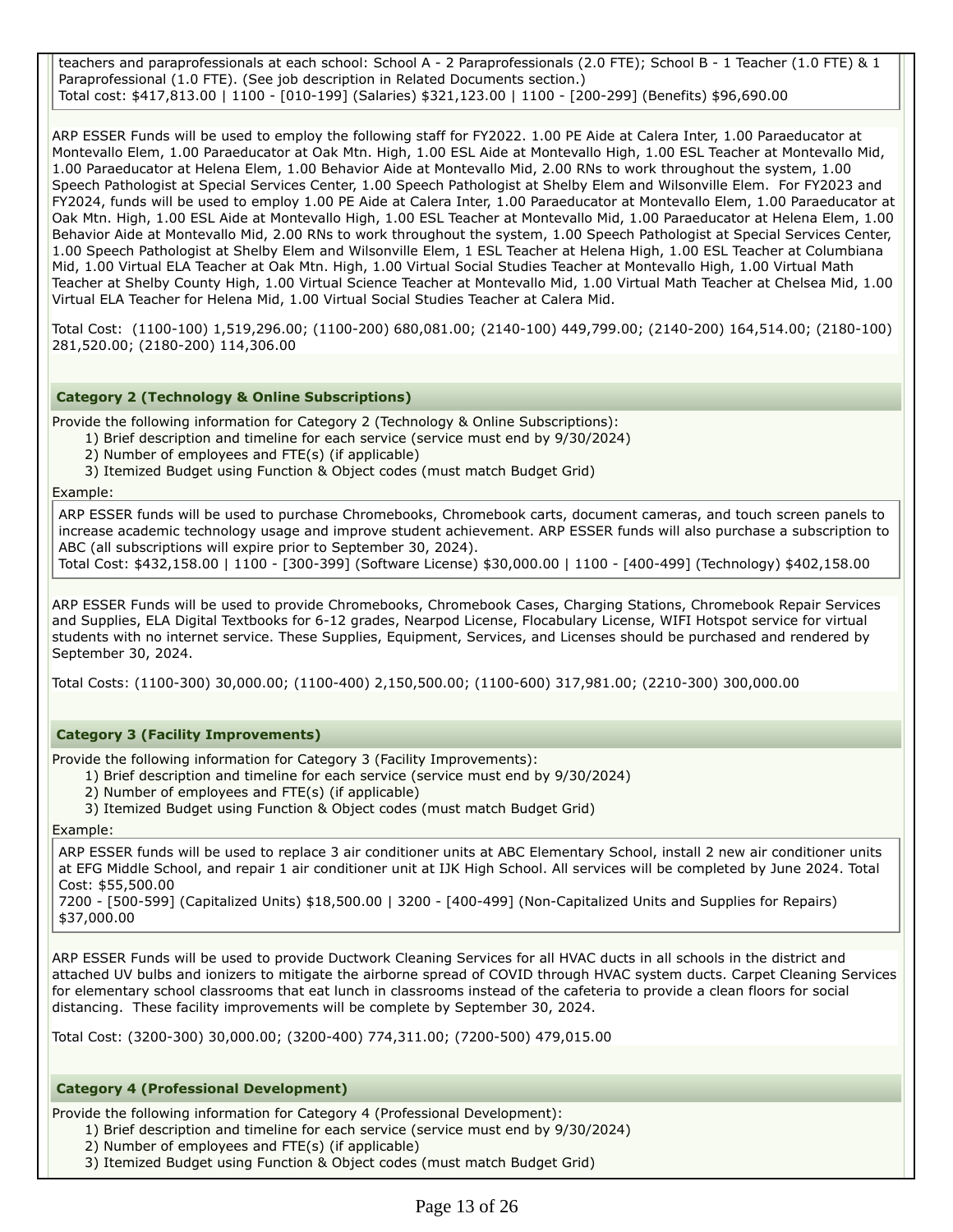### Example:

ARP ESSER funds will be used to provide ongoing, high quality professional development for administrators, teachers, and other instructional staff that support increased student achievement in all core subject areas.

- Consultants: Our mathematics adoption textbook company (ABC Company) will provide high quality professional development in October 2021 and December 2021 to all teachers within the LEA to prepare them for the COS adoption. Total Cost: \$14,000.00 | 2215 - [300-399] (Consultants) \$14,000

- Stipends: Teachers and other instructional support staff will be provided a stipend to participate in professional development that is outside of their contracted hours during the Spring of 2022. Total Cost: \$19,230.00 | 2215 - [010- 199] (Stipends) \$11,456.00 | 2215 - [200-299] (Benefits) \$7,774.00

### [Cont.]

- Substitutes: Teachers will work collaboratively during the school day to develop curriculum maps and common formative assessments once a quarter for the 2022-2023 school year for a total of 4 days. Our LEA uses ABC Company for subs, so all subs are contractual, and no benefits are provided. Total Cost: \$18,000.00 | 2215 - [300-399] (Contract for Subs) \$18,000

- Materials and Supplies: General supplies will be needed for all professional development sessions to include but not limited to chart paper, easels, paper, notebooks, pens, pencils, markers, colored pencils, etc. Total Cost: \$3,400.00 | 2215 - [400-499] (Supplies & Materials) \$3,400.00

#### [Cont.]

- Conference Attendance: 6 Teachers & 2 Administrators will attend the MEGA Conference (Mobile, AL) in July 2022 to be provided professional development from the ALSDE to support student achievement. Travel costs will include hotel, per diem, and mileage. Total Cost: \$22,000.00 | 2215 - [600-899] (Registration) \$4,000.00 | 2215 - [300-399] (Travel) \$18,000.00

ARP ESSER Funds will be used to provide Curriculum Associates iReady Training Consultants for Professional Development Sessions (2210), Summer Virtual Teacher Professional Development Stipends, LETRS Training for 650 Elementary Teachers to complete the Science of reading program during 2022-2023, Substitutes for teachers taking iReady Training, LETRS training kits for teachers. This professional development will be completed by September 30, 2024

Total Cost: (2210-300) 13,500.00; (2215-100) 811,040.00; (2215-200) 163,179.00; (2215-300) 17,050.00; (2215-400) 4,398.00

### **Category 5 (Curriculum Materials & Assessments)**

Provide the following information for Category 5 (Curriculum Materials & Assessments):

- 1) Brief description and timeline for each service (service must end by 9/30/2024)
- 2) Number of employees and FTE(s) (if applicable)
- 3) Itemized Budget using Function & Object codes (must match Budget Grid)

Example:

ARP ESSER funds will be used to purchase assessment supplies and materials to help provide real time data to increase student achievement. These will include actual assessments and general supplies. All services will be purchased by the end of the 2021-2022 school year.

Total Cost: \$8,791.00 | 2130 - [400-499] (Assessment Supplies & Materials) \$8,791.00

ARP ESSER Funds will be used to purchase 17,000 2nd -8th grade student headphones for summative assessments, elementary computer science materials, 2023-2024 ELA Handwriting books, 2023-2024 ELA Workbooks, 2023-2024 Math Workbooks, Mindplay Licence with Dyslexia Assessment for 2023-2024, contracted psychometrists to evaluate students for 2022-2023-2024. These Curriculum materials services will be purchased by September 30, 2024.

Total Costs: (1100-400) 1,226,600.00

### **Category 6 (Parent & Family Engagement Activities)**

Provide the following information for Category 6 (Parent & Family Engagement Activities):

- 1) Brief description and timeline for each service (service must end by 9/30/2024)
	- 2) Number of employees and FTE(s) (if applicable)
	- 3) Itemized Budget using Function & Object codes (must match Budget Grid)

### Example:

ARP ESSER funds will be used to purchase family handouts and resources for our Family Literacy Night in 2021 and 2022. The resources will include ELA and Math manipulatives and supplies needed to create family activities. Total Cost: \$4,500.00 | 2190 - [400-499] (Supplies and Materials) \$4,500.00

N/A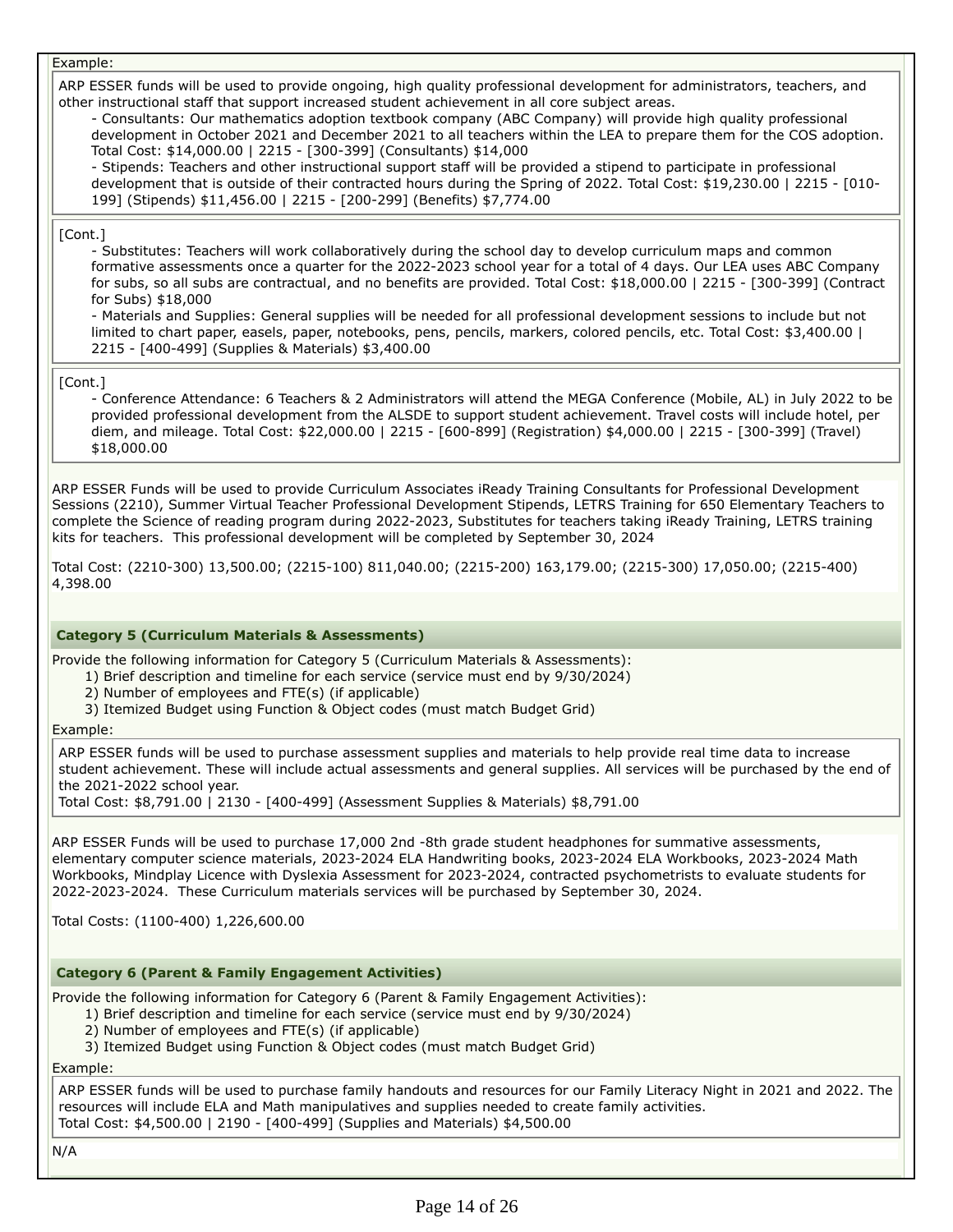# **Category 7 (Other)**

Provide the following information for Category 7 (Other):

- 1) Brief description and timeline for each service (service must end by 9/30/2024)
- 2) Number of employees and FTE(s) (if applicable)
- 3) Itemized Budget using Function & Object codes (must match Budget Grid)

Curriculum Development

ARP ESSER Funds will be used to provide Stipends for teachers to build a Virtual Computer Science Curriculum (1), Virtual Fine Arts Curriculum (3), Virtual Gifted Curriculum (1), New High School ELA Course of Study (65) Teachers, and New Math Course of Study (37) Teachers. These stipends will be paid for work after school or during the summer time. Substitutes (84 sub days) will be used to meet with these teachers so they can meet with instruction department personnel during school hours and their classes will be covered. These stipends and substitutes will be paid by September 30, 2024.

Total Cost: (2210-100) 57,060.00; (2210-200) 11,487.00; (2210-300) 9,240.00

Total Teachers receiving Stipends (107)

### **Category 8 (Other)**

Provide the following information for Category 8 (Other):

1) Brief description and timeline for each service (service must end by 9/30/2024)

- 2) Number of employees and FTE(s) (if applicable)
- 3) Itemized Budget using Function & Object codes (must match Budget Grid)

Health and Medical Services

ARP ESSER Funds will be used to contract with (9) Mental Health Counselors to provide services for students, PPE and Nursing Station Supplies. These services and supplies will be completed by September 30, 2024.

Total Cost: (2140-300) 500,000.00; (2140-400) 30,000.00

## **Category 9 (Other)**

Provide the following information for Category 9 (Other):

- 1) Brief description and timeline for each service (service must end by 9/30/2024)
- 2) Number of employees and FTE(s) (if applicable)
- 3) Itemized Budget using Function & Object codes (must match Budget Grid)

**Transitions** 

ARP ESSER funds will be used to provide (60) Substitutes for the first 3 weeks of each school year to help support teachers with new students in transition into the new school year. (7.00) Bus Drivers and bus fuel will be used for Ready to Work Field Trips to students near graduation to view potential career paths. This transition activity will be completed by September 30, 2024.

Total Cost: (100-300) 260,700.00; (4150-100) 3,334.00; (4150-200) 666.00; (4150-300) 1,001.00

## **Category 10 (Other)**

Provide the following information for Category 10 (Other):

- 1) Brief description and timeline for each service (service must end by 9/30/2024)
- 2) Number of employees and FTE(s) (if applicable)
- 3) Itemized Budget using Function & Object codes (must match Budget Grid)

N/A

### **Category 11 (Other)**

Provide the following information for Category 11 (Other):

- 1) Brief description and timeline for each service (service must end by 9/30/2024)
- 2) Number of employees and FTE(s) (if applicable)
- 3) Itemized Budget using Function & Object codes (must match Budget Grid)

N/A

**Category 12 (Other)**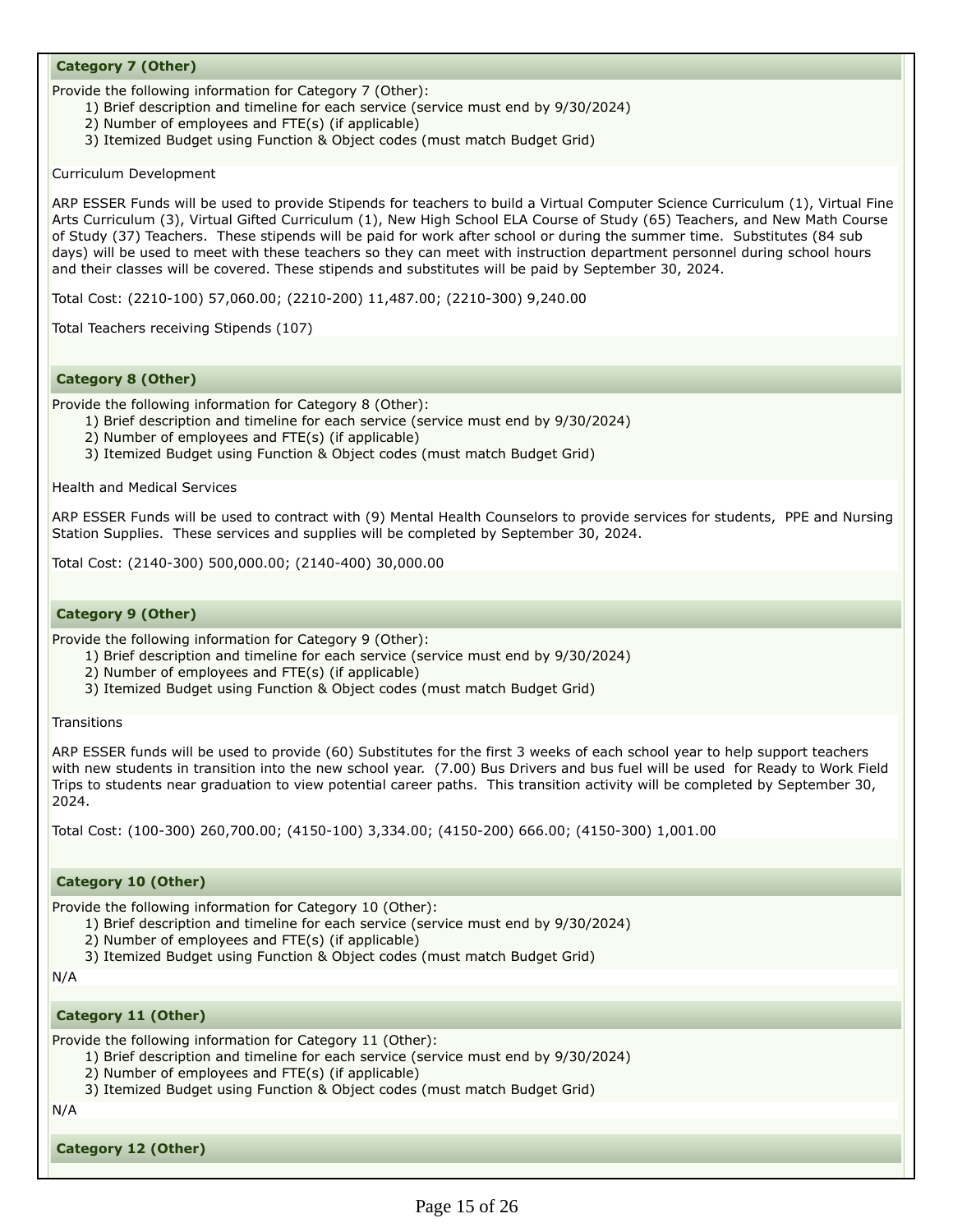| Provide the following information for Category 12 (Other):<br>1) Brief description and timeline for each service (service must end by 9/30/2024)<br>2) Number of employees and FTE(s) (if applicable)<br>3) Itemized Budget using Function & Object codes (must match Budget Grid)                                                                                                                                                                                                 |
|------------------------------------------------------------------------------------------------------------------------------------------------------------------------------------------------------------------------------------------------------------------------------------------------------------------------------------------------------------------------------------------------------------------------------------------------------------------------------------|
| N/A                                                                                                                                                                                                                                                                                                                                                                                                                                                                                |
|                                                                                                                                                                                                                                                                                                                                                                                                                                                                                    |
| <b>Administrative Costs</b>                                                                                                                                                                                                                                                                                                                                                                                                                                                        |
| Program Administration must be reasonable and necessary<br>The LEA is not utilizing grant funds for administrative costs. $\blacktriangledown$<br>in order to manage the federal grant in a compliant and<br>effective manner.                                                                                                                                                                                                                                                     |
| Provide a summary of how the grant program will be administered, including the title of the staff responsible for the grant<br>administration, the FTE(s), and other funding sources (if applicable) that will contribute to administrative staff salaries/benefits.<br>Additionally, the description must include all estimated costs, match the administrative costs dollar amount listed above, and<br>include the Function and Object codes associated with the charge.<br>N/A |
|                                                                                                                                                                                                                                                                                                                                                                                                                                                                                    |
| <b>Indirect Costs</b>                                                                                                                                                                                                                                                                                                                                                                                                                                                              |
| Indirect Costs represent the expenses of doing business that are<br>The LEA is utilizing grant funds for indirect costs.<br>▼<br>not readily identified with the ARP ESSER but are necessary for the<br>general operation of the organization and the conduct of activities<br>it performs. These costs must be reasonable and necessary, and<br>LEAs can use the unrestricted indirect cost rate for calculation.                                                                 |
| $\frac{12.69}{12.69}$ % - Unrestricted Indirect Cost<br>Maximum Indirect Cost amount for the ARP ESSER Fund<br>\$2,027,789.92                                                                                                                                                                                                                                                                                                                                                      |
| Function/Object Code used on the Budget Grid<br>6910/910                                                                                                                                                                                                                                                                                                                                                                                                                           |
|                                                                                                                                                                                                                                                                                                                                                                                                                                                                                    |
|                                                                                                                                                                                                                                                                                                                                                                                                                                                                                    |
| <b>SYSTEM PLAN ITEMS RELATED BY FISCAL RESOURCE</b>                                                                                                                                                                                                                                                                                                                                                                                                                                |
| <b>Expand All Collapse All</b>                                                                                                                                                                                                                                                                                                                                                                                                                                                     |
| There are currently no Goal or Action Step items associated with this Grant.                                                                                                                                                                                                                                                                                                                                                                                                       |
|                                                                                                                                                                                                                                                                                                                                                                                                                                                                                    |
|                                                                                                                                                                                                                                                                                                                                                                                                                                                                                    |
|                                                                                                                                                                                                                                                                                                                                                                                                                                                                                    |
|                                                                                                                                                                                                                                                                                                                                                                                                                                                                                    |
|                                                                                                                                                                                                                                                                                                                                                                                                                                                                                    |
|                                                                                                                                                                                                                                                                                                                                                                                                                                                                                    |
|                                                                                                                                                                                                                                                                                                                                                                                                                                                                                    |
|                                                                                                                                                                                                                                                                                                                                                                                                                                                                                    |
|                                                                                                                                                                                                                                                                                                                                                                                                                                                                                    |
|                                                                                                                                                                                                                                                                                                                                                                                                                                                                                    |
|                                                                                                                                                                                                                                                                                                                                                                                                                                                                                    |
|                                                                                                                                                                                                                                                                                                                                                                                                                                                                                    |
|                                                                                                                                                                                                                                                                                                                                                                                                                                                                                    |
|                                                                                                                                                                                                                                                                                                                                                                                                                                                                                    |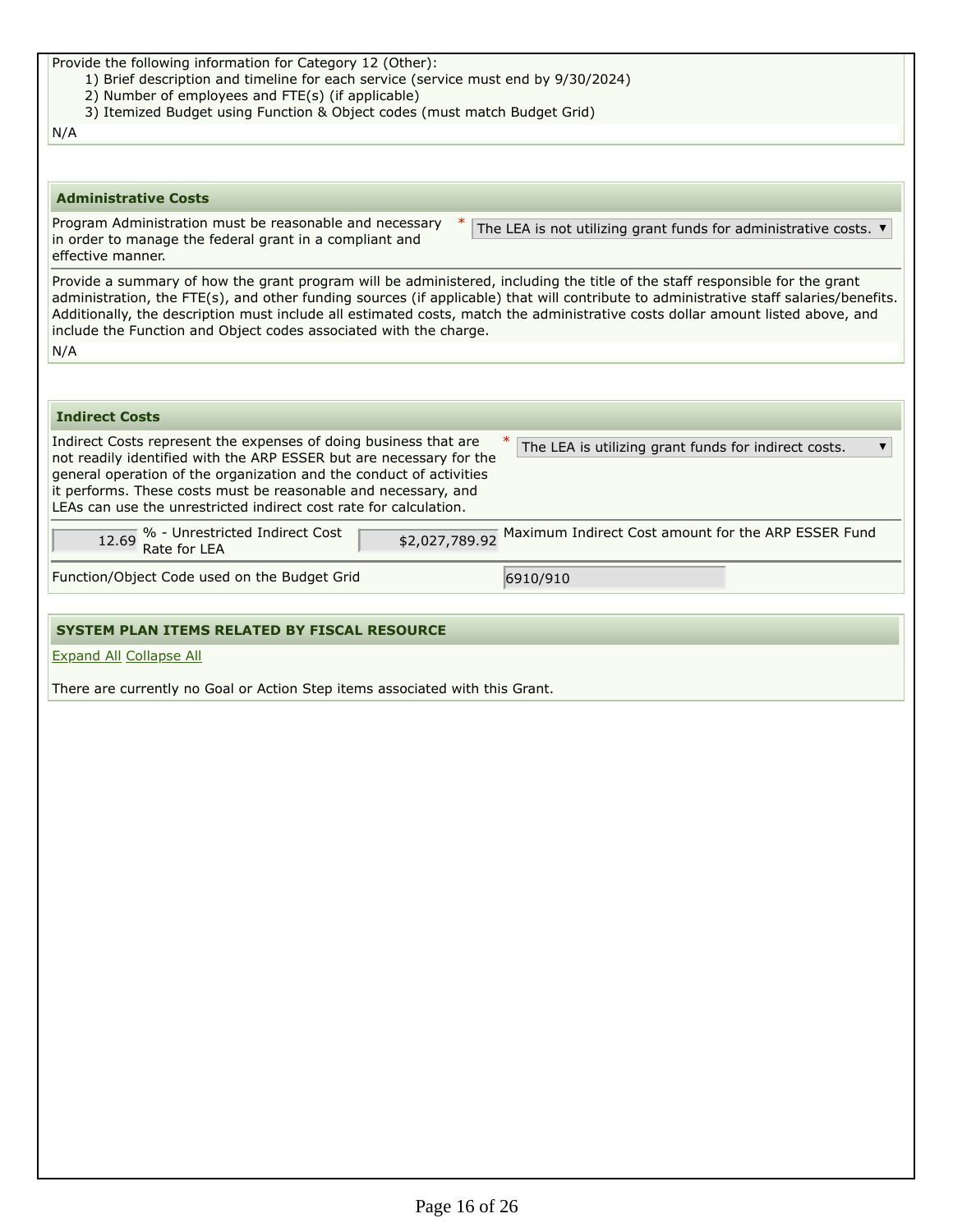Shelby County American Rescue Plan (ARP) ESSER 2021 Revision: 0 Status: School System Chief Financial Officer Approved Monday, December 13, 2021 10:08 PM Related Documents

# $*$  = Required

|    | <b>Related Documents</b>                                                 |                         |
|----|--------------------------------------------------------------------------|-------------------------|
|    | <b>Type</b>                                                              | <b>Document</b>         |
| ÛZ | Job Descriptions for ALL Federally Paid Personnel (attach as 1 document) | <b>Job Descriptions</b> |
| ÛZ | "Other" Intervention Evidence-based Documentation                        | supporting narrative    |
| ÛZ | Supporting Documentation #1                                              | eGAP spreadsheet        |
| ΠZ | Supporting Documentation #2                                              |                         |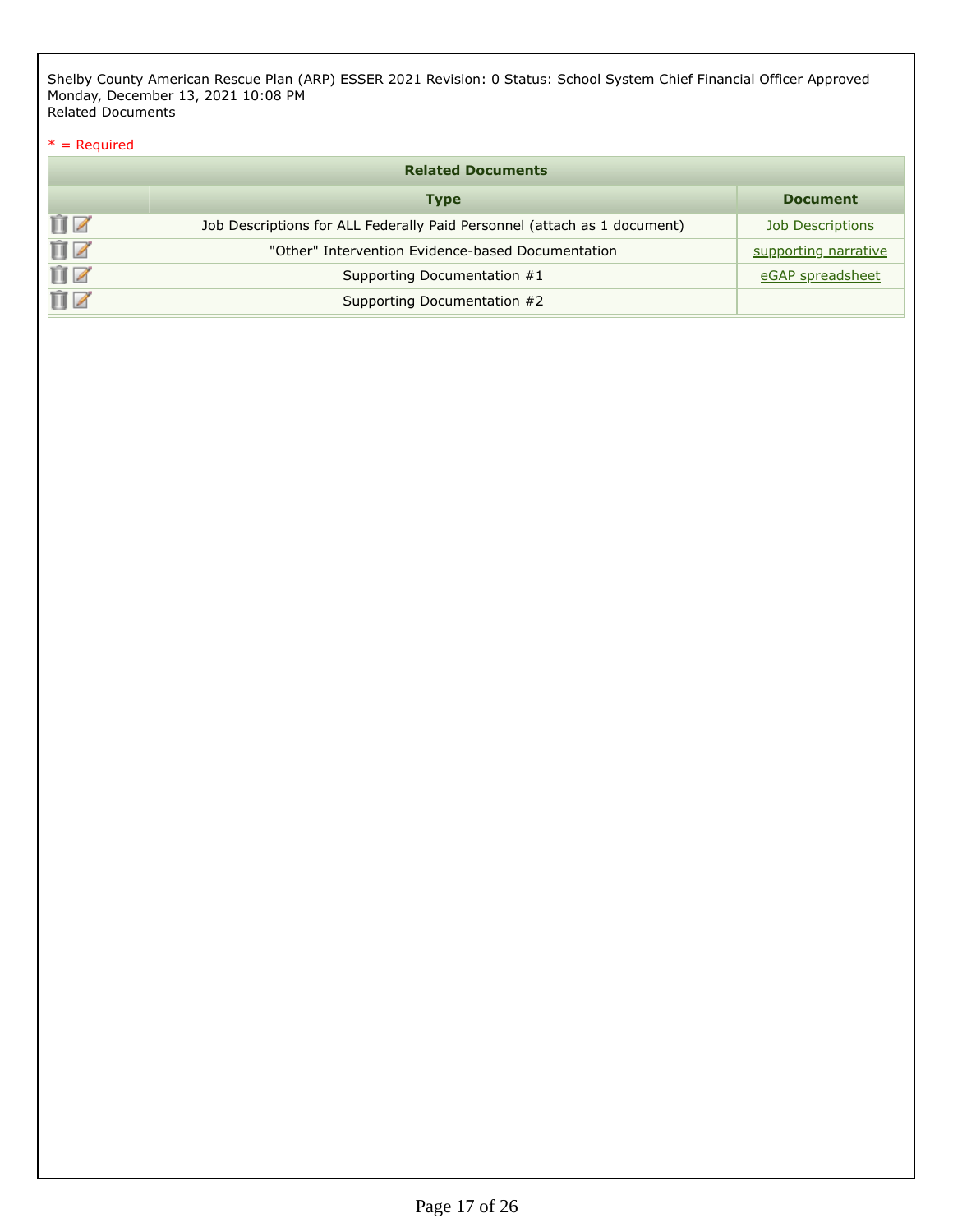Shelby County American Rescue Plan (ARP) ESSER 2021 Revision: 0 Status: School System Chief Financial Officer Approved Monday, December 13, 2021 10:08 PM ARP ESSER Checklist

| <b>Checklist Description</b> (Collapse All Expand All)                                                                             |                           |
|------------------------------------------------------------------------------------------------------------------------------------|---------------------------|
| 1. Allocations<br>$=$                                                                                                              | Needs ALSDE Review ▼      |
| 1. Review the ARP ESSER allocation for the LEA.                                                                                    |                           |
| 2. Assurances<br>$-1$                                                                                                              | Needs ALSDE Review ▼      |
| 1. Did the LEA Superintendent check the box on the LEA Superintendent Assurance<br><b>Confirmation Page?</b>                       |                           |
| 3. Cover Page & Required Narratives                                                                                                | Needs ALSDE Review ▼      |
| 1. Did the LEA include the name of the Superintendent of Schools?                                                                  |                           |
| 2. Did the LEA include the contact information for the ARP Point of Contact?                                                       |                           |
| 3. Did the LEA answer all the required narratives?                                                                                 |                           |
| 4. Budget Grid<br>$=$ $\overline{ }$                                                                                               | <b>Needs ALSDE Review</b> |
| 1. Did the LEA allocate all ARP ESSER funds on the budget grid?                                                                    |                           |
| 2. Did the LEA allocate all ARP ESSER funds on the budget details page?                                                            |                           |
| 5. LEA Reservation to Address Loss of Instructional Time<br>$-1$                                                                   | Needs ALSDE Review ▼      |
| 1. Did the LEA allocate at least 20% of the total ARP ESSER allocation in this section?                                            |                           |
| 2. Do the expenditures in the narratives match the budget grid?                                                                    |                           |
| 3. Are the expenditures allowable under the ARP?                                                                                   |                           |
| 4. Are the expenditures reasonable, necessary, and allocable?                                                                      |                           |
| 5. Did the LEA provide a description, timeline and full breakdown by Function and Object<br>codes for each budgeted intervention?  |                           |
| 6. Did the LEA include the number of personnel and FTE(s) for federally funded personnel?                                          |                           |
| 7. Did the LEA upload all evidence-based documentation if the "Other" intervention is being<br>used?                               |                           |
| 6. Remaining ARP ESSER Fund Uses<br>$=$ $\overline{ }$                                                                             | Needs ALSDE Review ▼      |
| 1. Did the LEA allocate all remaining funds not allocated in the LEA Reservation to Address<br>Loss of Instructional Time section? |                           |
| 2. Do the expenditures in the narratives match the budget grid?                                                                    |                           |
| 3. Are the expenditures allowable under the ARP?                                                                                   |                           |
| 4. Are the expenditures reasonable, necessary, and allocable?                                                                      |                           |
| 5. Did the LEA provide a description, timeline and full breakdown by Function and Object<br>codes for each budgeted category?      |                           |
| 6. Did the LEA include the number of personnel and FTE(s) for federally funded personnel?                                          |                           |
| 7. Administrative Costs<br>-1                                                                                                      | Needs ALSDE Review ▼      |
| 1. Did the LEA select if they will be using ARP ESSER funds for administrative costs?                                              |                           |
| If the LEA selected yes, then                                                                                                      |                           |
| 2. Do the expenditures in the narrative match the budget grid?                                                                     |                           |
| 3. Are the expenditures allowable under the ARP?                                                                                   |                           |
| 4. Are the expenditures reasonable, necessary, and allocable?                                                                      |                           |
| 5. Did the LEA provide a summary of how the grant will be administered including the<br>number of staff and FTE(s)?                |                           |
| 6. Did the LEA provide a description with a full breakdown by Function and Object codes for<br>each expenditure?                   |                           |
| $\equiv$ 8. Indirect Costs                                                                                                         | Needs ALSDE Review ▼      |
| 1. Did the LEA select if they will be using ARP ESSER funds for indirect costs?<br>If the LEA selected yes, then                   |                           |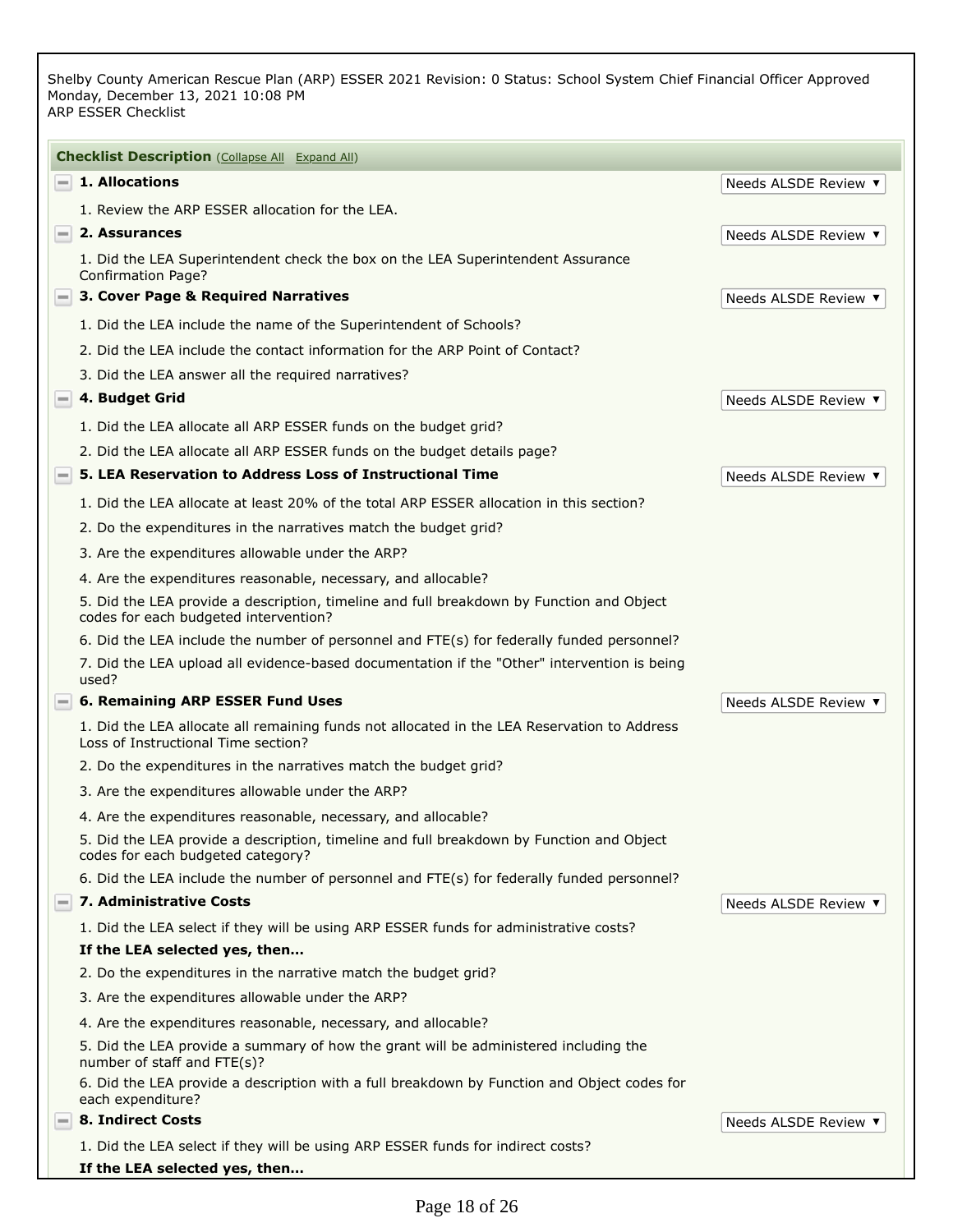- 2. Did the LEA include the Unrestricted Indirect Cost rate?
- 3. Did the LEA budget less than or equal to the Unrestricted Indirect Cost rate amount?
- 4. Did the LEA include the Function and Object code?
- 5. Does the budgeted amount match the budget grid?

# **9. Related Documents** The Community of the Community of the Community of the Needs ALSDE Review The Needs ALSDE Review The Community of the Community of the Community of the Community of the Community of the Community of

1. Did the LEA upload all required documentation including job descriptions for federally paid personnel?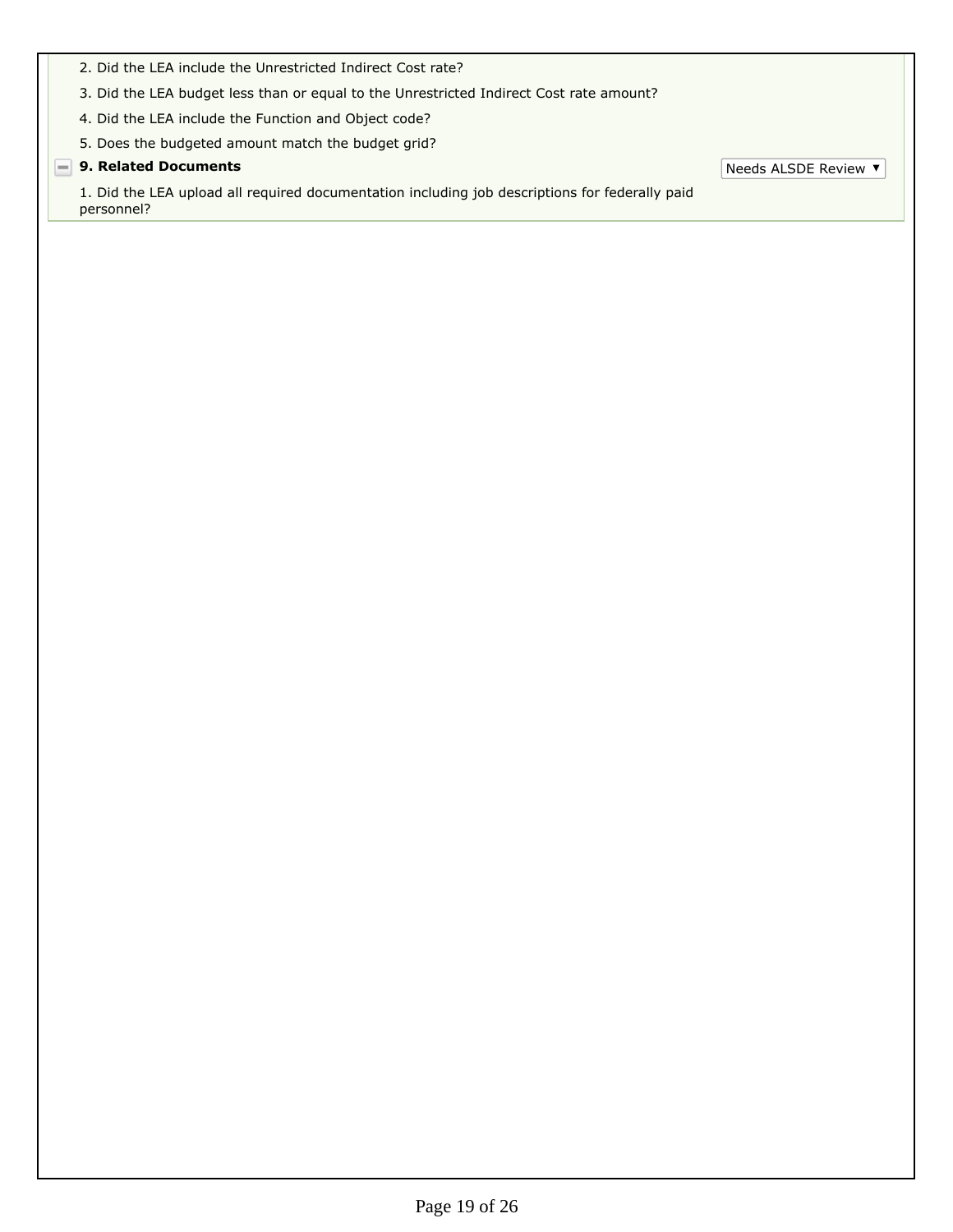Shelby County American Rescue Plan (ARP) ESSER 2021 Revision: 0 Status: School System Chief Financial Officer Approved Monday, December 13, 2021 10:08 PM

ARP ESSER State Reserve - Budget

|                                                                                      | <b>Salaries (010</b><br>$-199)$ | <b>Employee</b><br><b>Benefits</b><br>$(200 - 299)$ | <b>Purchased</b><br><b>Services</b><br>$(300 - 399)$ | Materials +<br><b>Supplies</b><br>$(400 - 499)$ | <b>Capital Outlay</b><br>$(500 - 599)$ | $(600 - 899)$ | <b>Other Objects Indirect Costs</b><br>(910) | <b>Fund</b><br><b>Transfers</b><br>$(920 - 929)$ | <b>Other Fund</b><br><b>Uses</b><br>$(931 - 999)$ | <b>Total</b> |                                                                                  |
|--------------------------------------------------------------------------------------|---------------------------------|-----------------------------------------------------|------------------------------------------------------|-------------------------------------------------|----------------------------------------|---------------|----------------------------------------------|--------------------------------------------------|---------------------------------------------------|--------------|----------------------------------------------------------------------------------|
| <b>Instruction</b><br>(1100)                                                         | 1,823,330.00                    | 760,833.00                                          | 0.00                                                 | 104,869.00                                      | 0.00                                   | 214,365.00    |                                              | 0.00                                             | 0.00                                              |              | 2,903,397.00 Instruction<br>(1100)                                               |
| <b>Attendance</b><br><b>Services (2110)</b>                                          | 0.00                            | 0.00                                                | 0.00                                                 | 0.00                                            |                                        | 0.00          |                                              | 0.00                                             | 0.00                                              | 0.00         | <b>Attendance</b><br><b>Services (2110)</b>                                      |
| <b>Guidance and</b><br><b>Counseling</b><br>Services (2120)                          | 0.00                            | 0.00                                                | 0.00                                                 | 0.00                                            |                                        | 0.00          |                                              | 0.00                                             | 0.00                                              |              | 0.00 Guidance and<br>Counseling<br><b>Services (2120)</b>                        |
| <b>Testing Services</b><br>(2130)                                                    | 0.00                            | 0.00                                                | 0.00                                                 | 0.00                                            |                                        | 0.00          |                                              | 0.00                                             | 0.00                                              |              | 0.00 Testing Services<br>(2130)                                                  |
| <b>Health Services</b><br>(2140)                                                     | 0.00                            | 0.00                                                | 0.00                                                 | 0.00                                            |                                        | 0.00          |                                              | 0.00                                             | 0.00                                              |              | 0.00 Health Services<br>(2140)                                                   |
| <b>Social Services</b><br>(2150)                                                     | 0.00                            | 0.00                                                | 0.00                                                 | 0.00                                            |                                        | 0.00          |                                              | 0.00                                             | 0.00                                              |              | 0.00 Social Services<br>(2150)                                                   |
| <b>Work Study</b><br><b>Services (2160)</b>                                          |                                 |                                                     |                                                      |                                                 |                                        |               |                                              |                                                  |                                                   |              | 0.00 Work Study<br><b>Services (2160)</b>                                        |
| <b>Psychological</b><br><b>Services (2170)</b>                                       | 0.00                            | 0.00                                                | 0.00                                                 | 0.00                                            | 0.00                                   | 0.00          |                                              | 0.00                                             | 0.00                                              |              | 0.00 Psychological<br><b>Services (2170)</b>                                     |
| <b>Speech</b><br>Pathology and<br><b>Audiology</b><br><b>Services (2180)</b>         | 0.00                            | 0.00                                                | 0.00                                                 | 0.00                                            | 0.00                                   | 0.00          |                                              | 0.00                                             | 0.00                                              |              | $0.00$ Speech<br>Pathology and<br><b>Audiology</b><br>Services (2180)            |
| <b>Other Student</b><br><b>Support Services</b><br>(2190)                            | 0.00                            | 0.00                                                | 0.00                                                 | 0.00                                            | 0.00                                   | 0.00          |                                              | 0.00                                             | 0.00                                              | 0.00         | <b>Other Student</b><br><b>Support Services</b><br>(2190)                        |
| <b>Instructional</b><br><b>Improvement</b><br>and Curriculum<br><b>Development</b>   | 0.00                            | 0.00                                                | 0.00                                                 | 0.00                                            | 0.00                                   | 0.00          |                                              | 0.00                                             | 0.00                                              |              | 0.00 Instructional<br><b>Improvement</b><br>and Curriculum<br><b>Development</b> |
| <b>Instructional</b><br><b>Staff</b><br><b>Development</b><br><b>Services (2215)</b> | 0.00                            | 0.00                                                | 0.00                                                 | 0.00                                            | 0.00                                   | 0.00          |                                              | 0.00                                             | 0.00                                              |              | 0.00 Instructional<br><b>Staff</b><br><b>Development</b><br>Services (2215)      |
| <b>Educational</b><br><b>Media Services</b><br>(2220)                                | 0.00                            | 0.00                                                | 0.00                                                 | 0.00                                            | 0.00                                   | 0.00          |                                              | 0.00                                             | 0.00                                              |              | 0.00 Educational<br>Media Services<br>(2220)                                     |
| <b>Other</b><br><b>Instructional</b><br><b>Staff Services</b><br>(2290)              | 0.00                            | 0.00                                                | 0.00                                                 | 0.00                                            | 0.00                                   | 0.00          |                                              | 0.00                                             | 0.00                                              |              | 0.00 Other<br><b>Instructional</b><br><b>Staff Services</b><br>(2290)            |
| <b>School</b><br><b>Administrative</b><br>$(2300 - 2399)$                            | 3,300.00                        | 665.00                                              | 0.00                                                 | 0.00                                            | 0.00                                   | 0.00          |                                              | 0.00                                             | 0.00                                              | 3,965.00     | <b>School</b><br><b>Administrative</b><br>$(2300 - 2399)$                        |
|                                                                                      | <b>Salaries (010</b><br>$-199)$ | <b>Employee</b><br><b>Benefits</b><br>$(200 - 299)$ | Purchased<br><b>Services</b><br>$(300 - 399)$        | Materials +<br><b>Supplies</b><br>$(400 - 499)$ | <b>Capital Outlay</b><br>$(500 - 599)$ | $(600 - 899)$ | <b>Other Objects Indirect Costs</b><br>(910) | <b>Fund</b><br><b>Transfers</b><br>$(920 - 929)$ | <b>Other Fund</b><br><b>Uses</b><br>$(931 - 999)$ | <b>Total</b> |                                                                                  |
| <b>Security Services</b><br>(3100)                                                   | 0.00                            | 0.00                                                | 0.00                                                 | 0.00                                            | 0.00                                   | 0.00          |                                              | 0.00                                             | 0.00                                              |              | 0.00 Security Services<br>(3100)                                                 |
| <b>Operations and</b><br><b>Maintenance</b>                                          | 0.00                            | 0.00                                                | 0.00                                                 | 0.00                                            | 0.00                                   | 0.00          |                                              | 0.00                                             | 0.00                                              |              | 0.00 Operations and<br><b>Maintenance</b>                                        |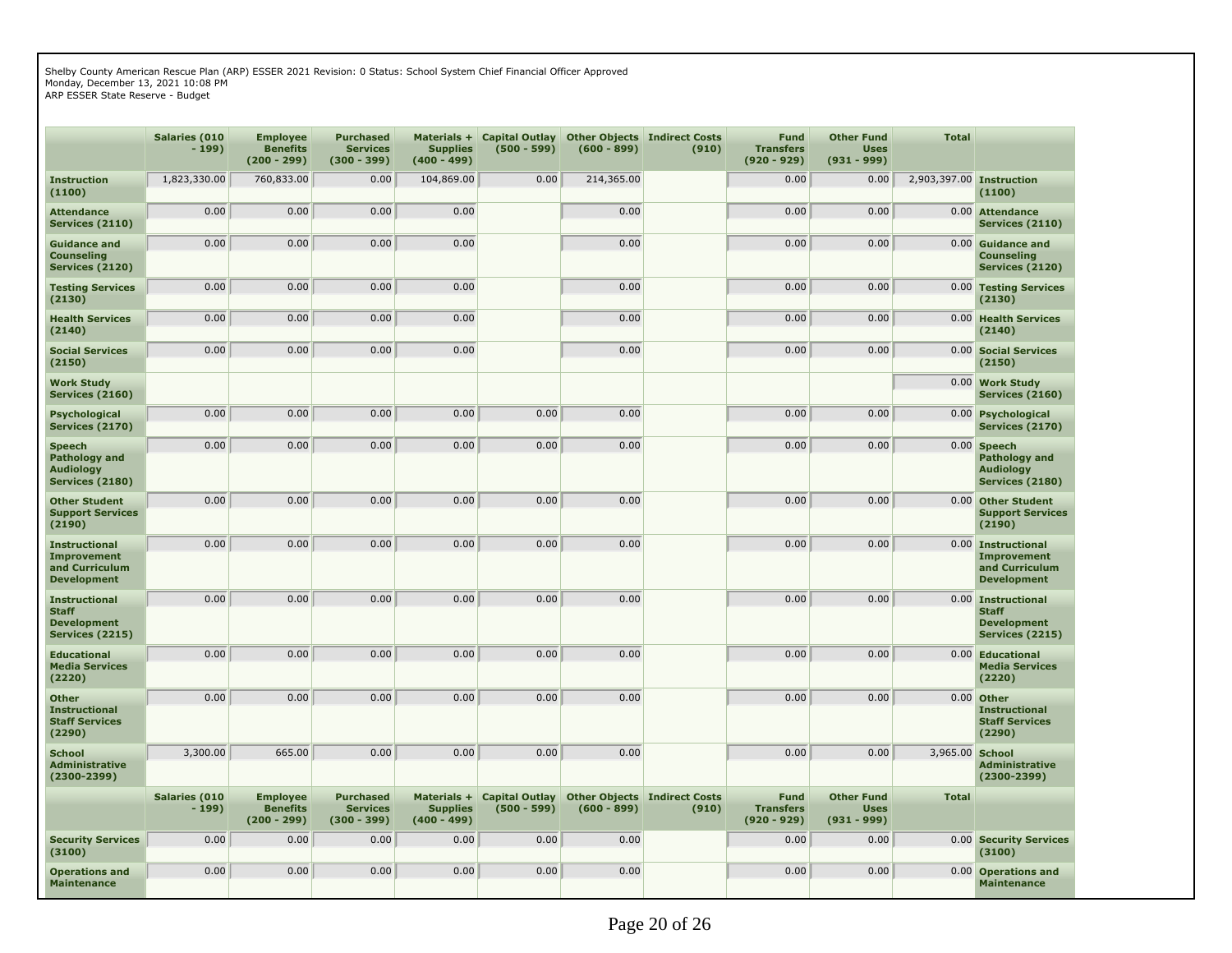| $(3200 - 3900)$                                                                         |              |            |           |            |      |            |      |      |                            |                     | $(3200 - 3900)$                                                                         |
|-----------------------------------------------------------------------------------------|--------------|------------|-----------|------------|------|------------|------|------|----------------------------|---------------------|-----------------------------------------------------------------------------------------|
| <b>Student</b><br><b>Transportation</b><br>$(4100 - 4199)$                              | 0.00         | 0.00       | 84,954.00 | 0.00       | 0.00 | 0.00       |      | 0.00 | 0.00                       | 84,954.00 Student   | <b>Transportation</b><br>$(4100 - 4199)$                                                |
| <b>Food Services</b><br>$(4200 - 4299)$                                                 |              |            |           |            |      |            |      |      |                            |                     | 0.00 Food Services<br>$(4200 - 4299)$                                                   |
| General<br><b>Administrative</b><br>$(6000 - 6999)$                                     | 0.00         | 0.00       | 0.00      | 0.00       | 0.00 | 0.00       |      | 0.00 | 0.00                       |                     | 0.00 General<br><b>Administrative</b><br>$(6000 - 6999)$                                |
| <b>Capital Outlay -</b><br><b>Real Property</b><br>$(7000 - 7999)$                      |              |            |           |            |      |            |      |      |                            |                     | 0.00 Capital Outlay -<br><b>Real Property</b><br>$(7000 - 7999)$                        |
| <b>Debt Service -</b><br><b>Long Term</b><br>$(8000 - 8999)$                            |              |            |           |            |      |            |      |      |                            |                     | 0.00 Debt Service -<br><b>Long Term</b><br>$(8000 - 8999)$                              |
| <b>Adult Education</b><br>(9110)                                                        | 0.00         | 0.00       | 0.00      | 0.00       | 0.00 | 0.00       |      | 0.00 | 0.00                       |                     | 0.00 Adult Education<br>(9110)                                                          |
| <b>Community</b><br><b>Education (9120)</b>                                             |              |            |           |            |      |            |      |      |                            |                     | 0.00 Community<br><b>Education (9120)</b>                                               |
| <b>Extended</b><br>Day/Dependent<br><b>Care (9130)</b>                                  | 360,035.00   | 72,511.00  | 0.00      | 0.00       | 0.00 | 0.00       |      | 0.00 | 0.00                       | 432,546.00 Extended | Day/Dependent<br><b>Care (9130)</b>                                                     |
| Preschool (9140)                                                                        | 0.00         | 0.00       | 0.00      | 0.00       | 0.00 | 0.00       |      | 0.00 | 0.00                       |                     | 0.00 Preschool (9140)                                                                   |
| <b>Other</b><br><b>Adult/Continuing</b><br><b>Education</b><br>Programs (9150-<br>9199) | 0.00         | 0.00       | 0.00      | 0.00       | 0.00 | 0.00       |      | 0.00 | 0.00                       |                     | $0.00$ Other<br><b>Adult/Continuing</b><br><b>Education</b><br>Programs (9150-<br>9199) |
| <b>NonPublic School</b><br>Programs (9200)                                              |              |            |           |            |      |            |      |      |                            |                     | 0.00 NonPublic School<br>Programs (9200)                                                |
| <b>Community</b><br>Services (9300-<br>9399)                                            | 0.00         | 0.00       | 0.00      | 0.00       | 0.00 | 0.00       |      | 0.00 | 0.00                       |                     | 0.00 Community<br>Services (9300-<br>9399)                                              |
| <b>Total</b>                                                                            | 2,186,665.00 | 834,009.00 | 84,954.00 | 104,869.00 | 0.00 | 214,365.00 | 0.00 | 0.00 | 0.00                       | 3,424,862.00 Total  |                                                                                         |
|                                                                                         |              |            |           |            |      |            |      |      | <b>Adjusted Allocation</b> | 3,424,862.00        |                                                                                         |
|                                                                                         |              |            |           |            |      |            |      |      | Remaining                  | 0.00                |                                                                                         |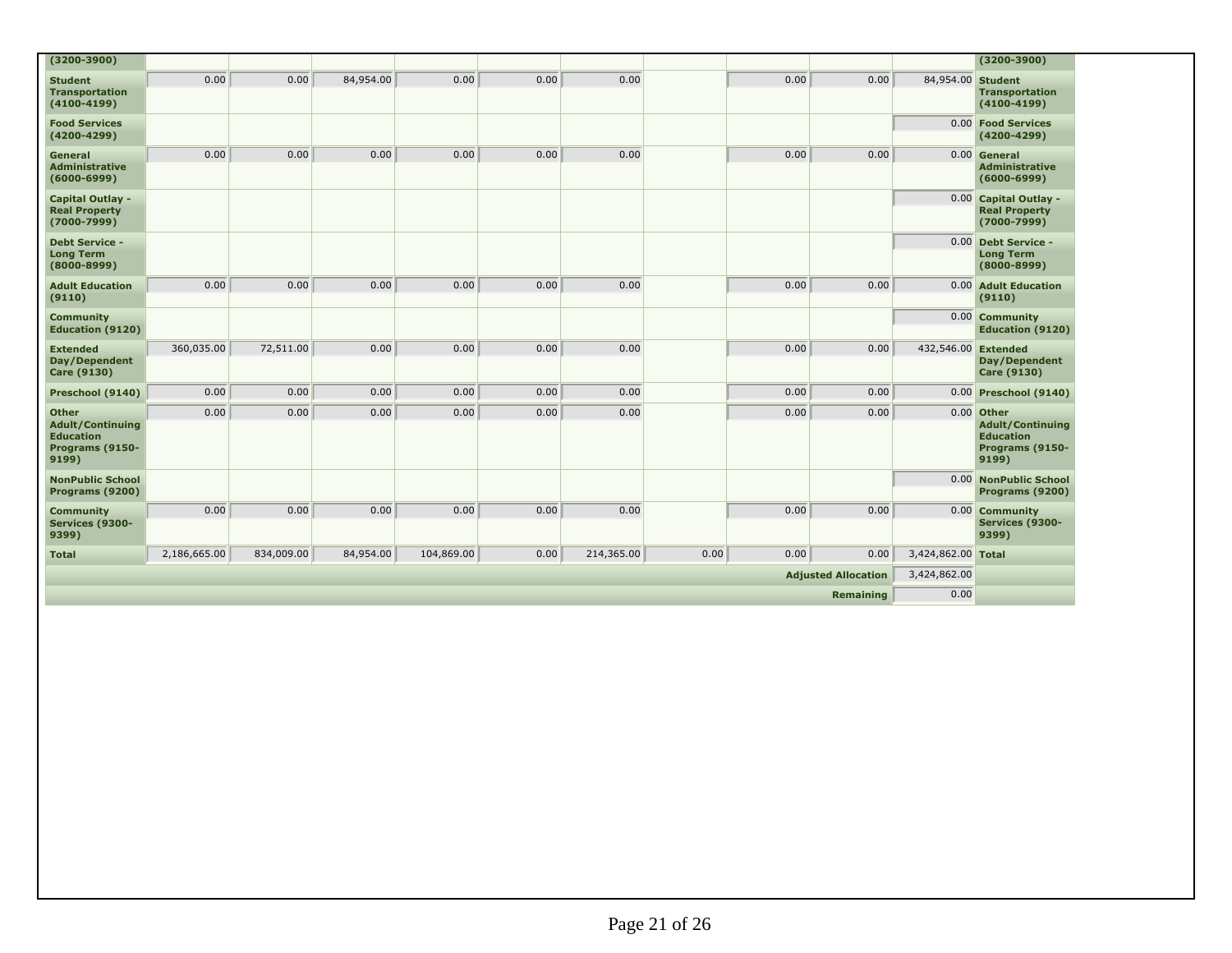Shelby County American Rescue Plan (ARP) ESSER 2021 Revision: 0 Status: School System Chief Financial Officer Approved Monday, December 13, 2021 10:08 PM ARP ESSER State Reserve - Application Details

# **ARP ESSER State Reserve Allocation to Address Loss of Instructional Time**

The ALSDE is providing a State Reserve allocation to LEAs to address the loss of instructional time through the implementation of evidence-based interventions and ensure that those interventions respond to students' social, emotional, and academic needs and address the disproportionate impact of COVID-19 on underrepresented student subgroups.

For the ARP ESSER State Reserve Allocation, the following interventions are allowable:

- 1. Summer Learning & Summer Enrichment Programs
- 2. Comprehensive After-School Programs
- 3. Other See Intervention box C for more details.

#### **Required Narratives**

Provide a description of the evidence-based program(s) (including partnerships with community-based organizations) the LEA has selected to use with the ARP ESSER State Reserve, and how the LEA will address the disproportionate impact of COVID-19 on certain groups of students, including each major racial and ethnic group, children from low-income families, children with disabilities, English Learners, gender, migrant students, students experiencing homelessness, and children and youth in foster care.

Shelby County will use Edgenuity as it's credit recovery tool and review interim assessments to assign student to higher tiers \* of Intervention when needed. Shelby County is using ARP funds to target intervention and learning loss prevention with ESL staff in communities with higher percentages of English Language Learners.

Indicate the data sources the LEA used to identify the students most in need of the program(s) and the extent to which the LEA will evaluate the impact of the program(s).

Shelby County will identify students through it's data dashboard and it will be monitored by its Accountability and Testing \* **Supervisor** 

Using the allocation from the ARP ESSER State Reserve, explain how the LEA will identify and engage

1) students who have missed the most in-person instruction during the 2019-2020 and 2020-2021 school years; and 2) students who did not consistently participate in remote instruction when offered during school building closures.

Shelby County will use its interim assessments to target students that are in the highest need of intervention and catching up \* on learning loss.

| <b>Budget Amount &amp; Details for Interventions</b> |                                                               |                                 |
|------------------------------------------------------|---------------------------------------------------------------|---------------------------------|
|                                                      | Intervention A (Summer Learning & Summer Enrichment Programs) | 479,403.00                      |
|                                                      | Intervention B (Comprehensive After-School Programs)          | 479,403.00                      |
| $\sqrt{2}$                                           | Intervention C (Other)<br>Learning Loss Intervention          | 2,466,056.00                    |
|                                                      |                                                               | <b>Total Cost: 3,424,862.00</b> |

### **Intervention A (Summer Learning & Summer Enrichment Programs)**

Provide the following information for Intervention A (Summer Learning & Summer Enrichment Programs):

- 1) Brief description and timeline for each service (service must end by 9/30/2024)
- 2) Number of employees and FTE(s) (if applicable)
- 3) Itemized Budget using Function & Object codes (must match Budget Grid)

Example:

ARP ESSER funds will be used to host a Summer Enrichment Camp during the Summer of 2023. The camp will run for two weeks for four days a week. Subjects to be covered are science, technology, engineering, mathematics and reading. We will purchase general supplies such as pencils, notebooks, glue, color pencils, copy paper, etc. to effectively run the program. We will also purchase ELA & Math manipulatives to help improve student achievement. Additionally, we will purchase an online subscription to XYZ Company for the duration of the summer program to assist our participating EL students with the curriculum (See attached job description). Total cost: \$109,030.00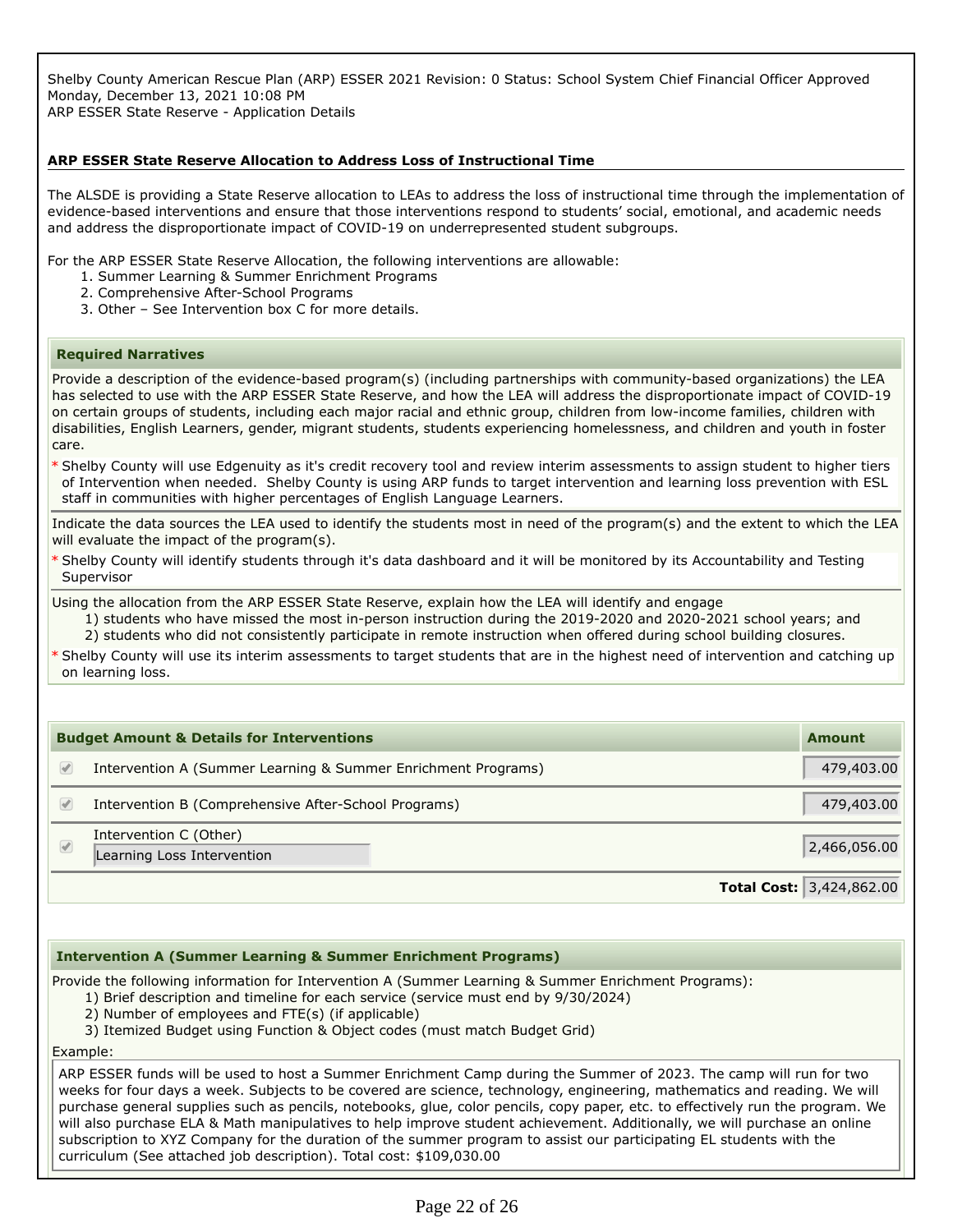[Cont.] 9130 - [010-199] (Salaries) \$54,450.00 | 9130 - [200-299] (Benefits) \$11,430.00 9130 - [400-499] (Materials and Supplies) \$2,800.00 | 9130 - [400-499] (Software) \$20,000.00 4120 - [010-199] (Bus Driver Salaries) \$12,500.00 | 4120 - [200-299] (Bus Driver Benefits) \$3,200.00 4120 - [300-399] (Mileage for Buses) \$4,650.00

ARP ESSER Reserve funds will be used to provide extra contract days for 15.00 paraeducators at all Shelby County Elementary Schools for the 2022 Summer school to provide extra support to students not meeting new Literacy Act standards. The funds will also be used to provide extra contract days for 5.00 elementary assistant principals to supervise students, teachers, and staff during the 2022 Summer school. The funds will be used to pay for bus mileage to transport students not meeting new Literacy Act standards for 2022 and 2023 summer school. Funds will be used to provide classroom supplies for teachers to use during the 2022, 2023, and 2024 Summer Schools. This will include funds for copies, workbooks, reading material, manipulatives, and other resources deemed necessary to regain lost learning due to the COVID-19 pandemic. Funds will also be used to purchase a new license for Edgenuity. Shelby County uses this tool to regain lost learning for secondary students while attending current classes and during the summer. This platform is mainly used during summer learning for secondary students.

2022 Paraeducators (1100-100), 75,000.00; (1100-200), 15,106.00

2022 2023 2024 Summer Classroom Supplies (1100-400), 86,013.00

2023 Edgenuity License (1100-600), 214,365.00

2022 Assistant Principals (1100-100), 3,300.00; (1100-200), 665.00

2022 2023 Bus Mileage (4188-300) 84,954.00

# **Intervention B (Comprehensive After-School Programs)**

Provide the following information for Intervention B (Comprehensive After-School Programs):

- 1) Brief description and timeline for each service (service must end by 9/30/2024)
- 2) Number of employees and FTE(s) (if applicable)
- 3) Itemized Budget using Function & Object codes (must match Budget Grid)

ARP ESSER Reserve Funds will be used to provide after School Tutoring for students in need of targeted Tier III intervention for 2022, 2023, and 2024. These funds will primarily be used for students testing low in Reading, Math, and assessed to have learning lost during the COVID-19 pandemic. These funds will pay for at least 30.00 tutors to work with students before or after school. The tutors will be either teachers working before or after regular classroom hours or retired teachers. These funds will also be used to pay for 3.00 Special Ed teachers to work with AAA students to provide targeted Tier III intervention for 2022, 2023, and 2024. These funds will primarily be used for students testing low in Reading, Math or assessed to have learning lost during the COVID-19 pandemic.

After School Tutors (9130-100), 360,035.00; (9130-200), 72,511.00

AAA Special Ed Tutors (1100-100), 39,000.00; (1100-200), 7,857.00

# **Intervention C (Other)**

Provide the following information for Intervention C (Other):

- 1) Brief description and timeline for each service (service must end by 9/30/2024)
- 2) Number of employees and FTE(s) (if applicable)
- 3) Itemized Budget using Function & Object codes (must match Budget Grid)

NOTE: If an LEA chooses to use the "Other" intervention option, the LEA must attach documentation in the Related Documents section that shows that the Intervention is evidence-based (Tier I | Tier II | Tier III | Tier IV).

ARP ESSER Reserve Funds will be used to provide in school Intervention Teachers at all middle, elementary and intermediate schools for FY2023, and FY2024. These intervention teachers will provide Tier III intervention to students on an individual basis or small groups to help students assessed as at risk to repeating due to the regulations of the Literacy Act, students scoring low in math assessments, and to mitigate all learning lost due to the COVID-19 pandemic. For FY2023, the funds will be used to hire full time Intervention teachers at Calera Elem 2.00, Calera Int 2.00, Forest Oaks Elem 1.00, Elvin Hill Elem 1.00, Helena Elem 1.50, Helena Int 1.50, Inverness Elem 1.00, Montevallo Elem 1.00, Mt. Laurel Elem 1.00, Oak Mtn. Int 1.00, Oak Mtn. Elem 1.00, Shelby Elem 0.50, Vincent Elem 2.00, Wilsonville Elem 0.50, Chelsea Park Elem 1.00. For FY2024 The funds will be used to hire full time Intervention teachers at Calera Elem 2.00, Calera Int 2.00, Forest Oaks Elem 1.00, Elvin Hill Elem 1.00, Helena Elem 1.50, Helena Int 1.50, Inverness Elem 1.00, Montevallo Elem 1.00, , Shelby Elem 0.50, Vincent Elem 2.00, Wilsonville Elem 0.50, Chelsea Park Elem 1.00, Calera Mid 1.00, Chelsea Mid 1.00, Linda Nolen LC 1.00, Columbiana Mid 1.00, Helena Mid 1.00, Montevallo Mid 1.00, Oak Mtn. Mid 1.00, Vincent Mid 1.00. Funds will also be used to provide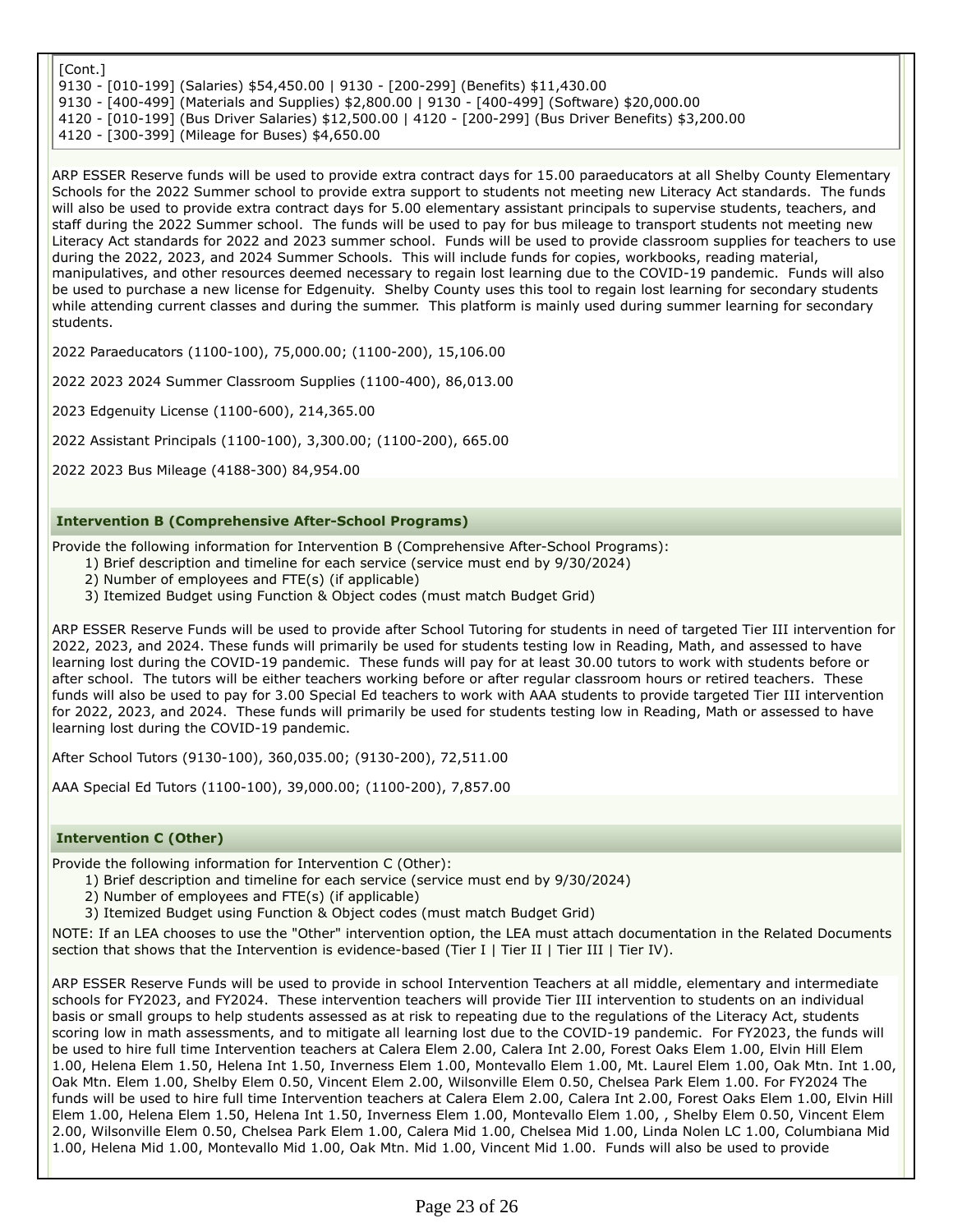classroom supplies for these teachers such as copies, workbooks, reading material, manipulatives, and other resources deemed necessary to regain lost learning due to the COVID-19 pandemic.

(1100-100)1,709,330.00; (1100-200) 737,870.00; (1100-400) 18,856.00

# **SYSTEM PLAN ITEMS RELATED BY FISCAL RESOURCE**

Expand All Collapse All

There are currently no Goal or Action Step items associated with this Grant.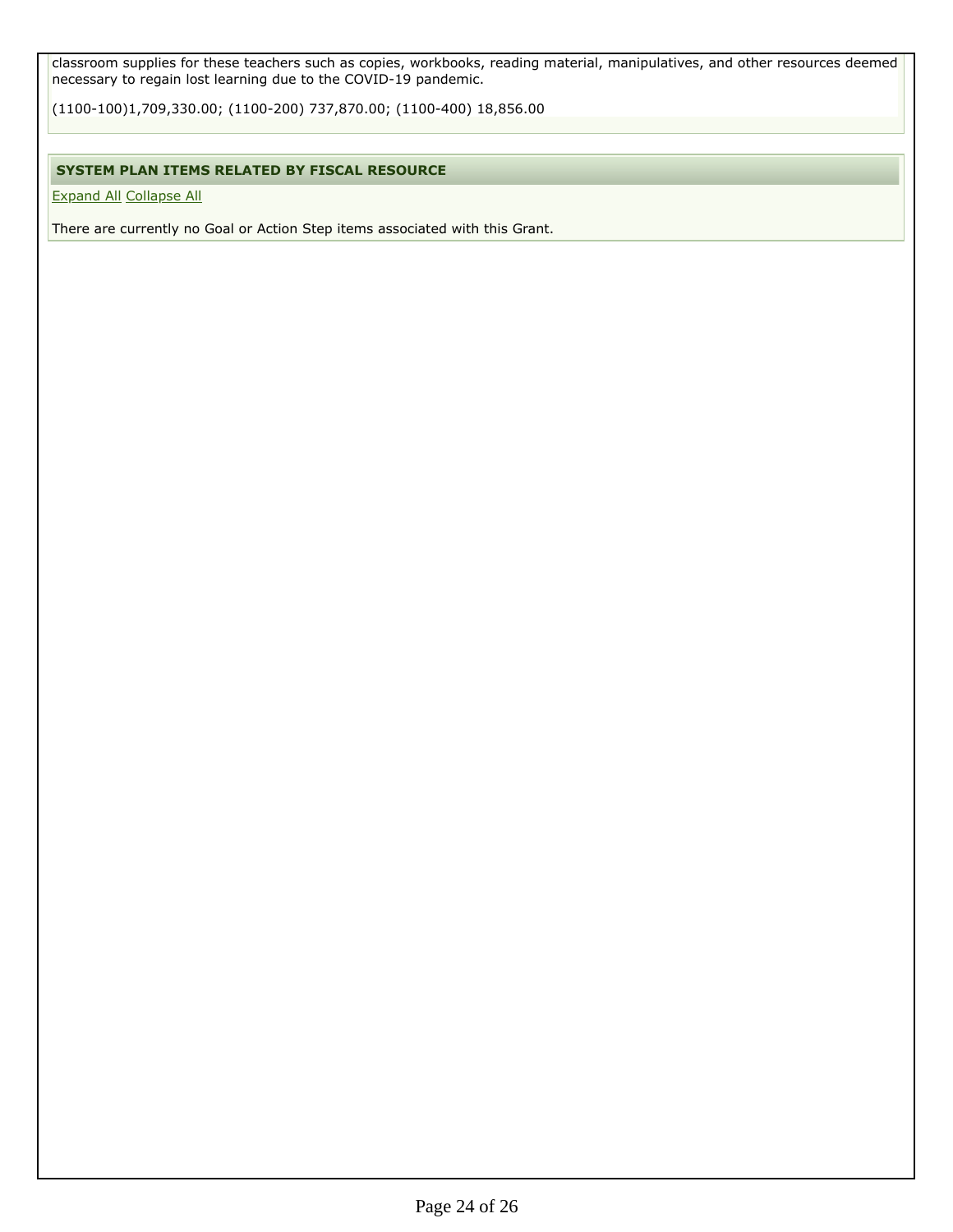Shelby County American Rescue Plan (ARP) ESSER 2021 Revision: 0 Status: School System Chief Financial Officer Approved Monday, December 13, 2021 10:08 PM Related Documents

# $*$  = Required

| <b>Related Documents</b> |                                                                          |                 |  |  |  |
|--------------------------|--------------------------------------------------------------------------|-----------------|--|--|--|
|                          | <b>Type</b>                                                              | <b>Document</b> |  |  |  |
| ÛZ                       | Job Descriptions for ALL Federally Paid Personnel (attach as 1 document) |                 |  |  |  |
| ÛZ                       | "Other" Intervention Evidence-based Documentation                        |                 |  |  |  |
| ÛZ                       | Supporting Documentation #1                                              |                 |  |  |  |
|                          | Supporting Documentation #2                                              |                 |  |  |  |